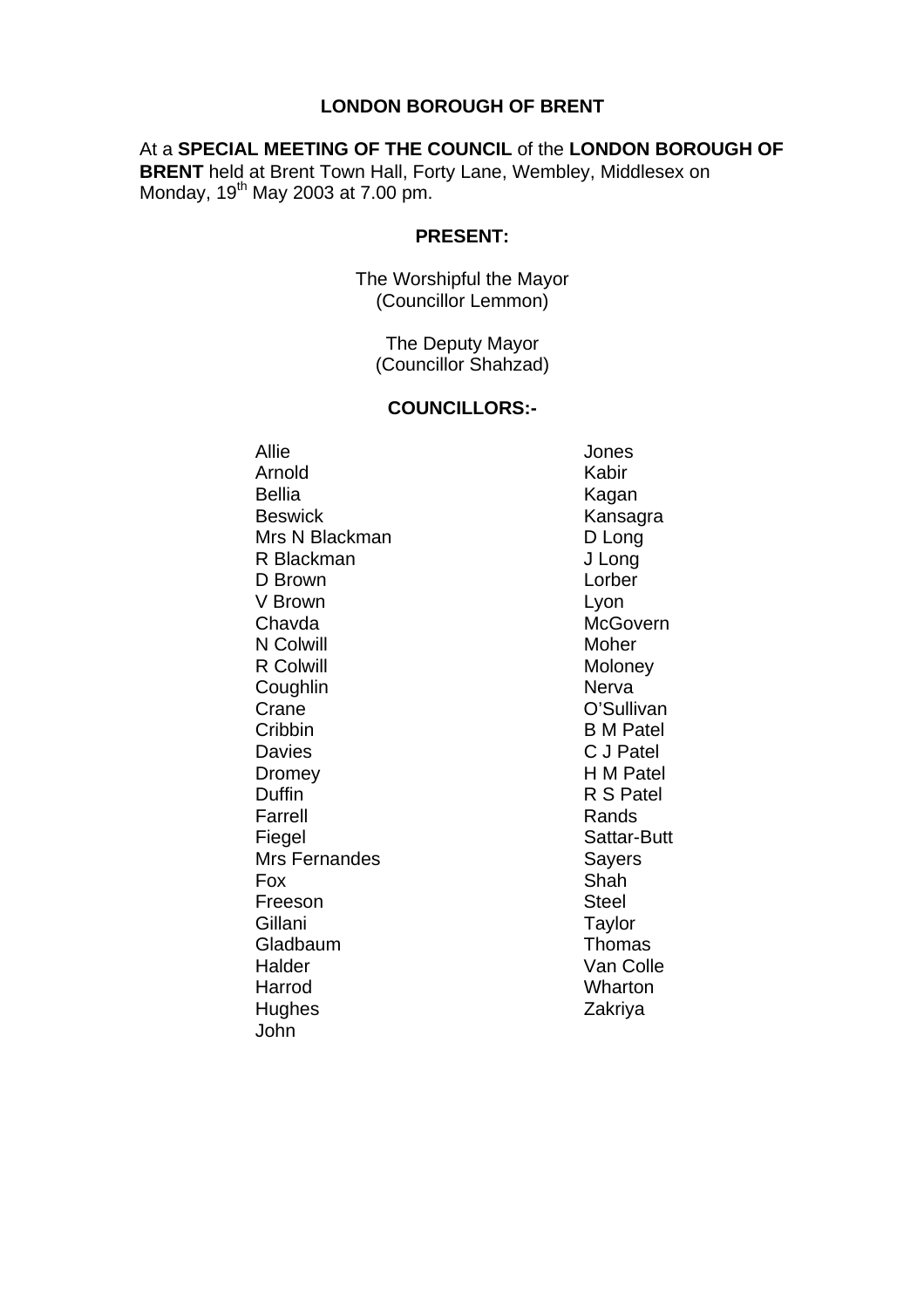The Mayor welcomed everyone to the first meeting of the Council over which he was presiding. He offered his congratulations to Baroness Amos on her appointment as International Development Secretary.

He also reported with regret the death of Tony Holyhead, Principal of the College of North West London. The Council stood in silence for one minute as a mark of respect and in memory of Tony Holyhead.

#### 1. **Apologies for Absence**

Apologies for absence were received from Councillors Joseph, HB Patel, Sengupta, Ms Shaw, Singh and Thompson.

#### 2. **Procedural Motion**

Councillor Moloney moved a procedural motion which was CARRIED.

Councillor Hughes moved a procedural motion requesting that up to ten minutes should be allowed for moving, debating and voting on each proposed amendment to the Constitution and that a substantive vote on the Constitution be taken at the end of the general debate, which was put to the vote and LOST.

RESOLVED:-

- (i) that:
	- (a) in accordance with Standing Order 46 (i) and (o), only one member from each political group be permitted to speak in respect of item 2 on the summons *Amendments to the Constitution* - including responding to or commenting on any motions or amendments moved in respect of the item and that such speeches be limited to not more than 10 minutes;
	- (b) any motions or amendments relating to item 2 on the summons which have not been circulated in advance of the meeting and which are therefore required to be read aloud under Standing Order 46(d) shall be read aloud within the 10 minute time period permitted for speeches on that item, and that Standing Orders be suspended to the extent necessary for that purpose.
- (ii) that Standing Orders be suspended to the extent necessary to permit consideration of the following items included on the Summons;

- Adult Learning Plan 2003/04, and - Motions selected by Leaders of the Opposition Groups.

(iii) that up to 30 minutes be allowed for discussion of the item – *Adult Learning Plan 2003/04* – with the Lead Executive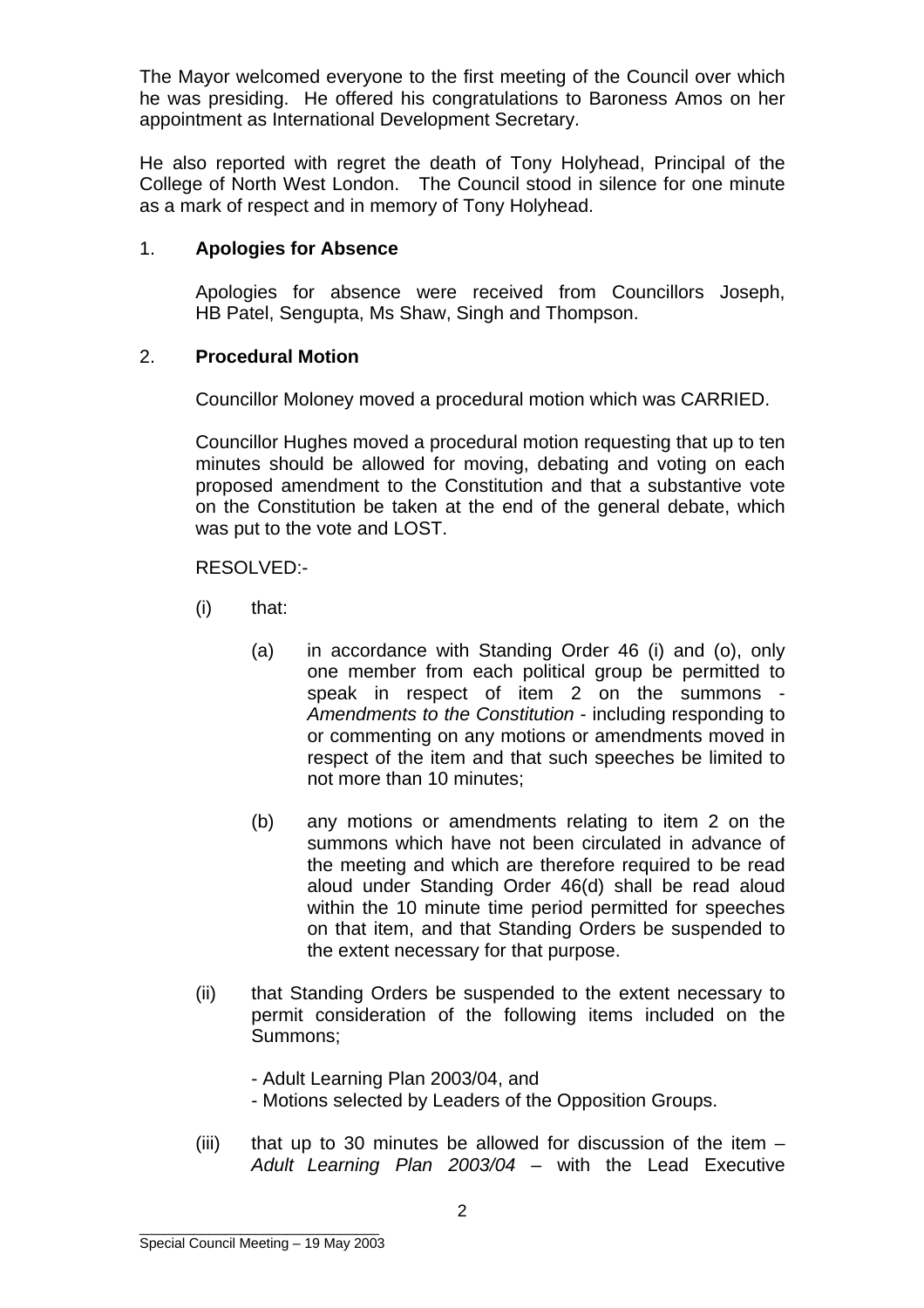Member being permitted up to 5 minutes to introduce the report after which the normal rules for debate will apply.

(iv) that a period of no more than 40 minutes be allowed for the item - *Motions selected by Leaders of the Opposition Groups* – and that the rules for debate be as per those contained in the new Standing Order 46 adopted below under the item on proposed revisions to Brent's Constitution*.* 

#### 3. **Modern Decision Making – Proposed Revisions to Brent's Constitution**

The Director of Policy and Regeneration introduced the report. In May 2002 the Council agreed to adopt a new constitution which fulfilled the legislative requirements of the Local Government Act 2000 and formalised a split of functions between the Executive, Scrutiny and Overview, and the Council. At the time it was clear that in agreeing to run a totally new system there would be inevitable teething problems and some aspects might benefit from amendment in the light of experience. In recognition of this, the Council created an all-party, member/officer Constitutional Monitoring Group (CMG) to 'review the implementation of the new constitution in the first year of its operation'. The Group began its work in September 2002 and the recommendations set out in the report were the result of its deliberations.

The Mayor invited Members to ask questions of the officers and issues around call-in, the work programmes of the individual scrutiny bodies and the role of the Overview Health Panel were raised.

Councillor Lorber referred to the motions circulated to all Members under cover of a letter from him dated  $16<sup>th</sup>$  May 2003. He stated he did not accept the arrangements for call-in, referred to the lack of public participation at Full Council, felt the Area Consultative Forums should have a level of delegated power and that the role of the Mayoralty should be reviewed. He felt that there was confusion over the roles of Overview Committee and Scrutiny Committee and that the Overview Committee should be abolished. There was a need for effective scrutiny of transport issues and the recruitment and remuneration of senior officers. Councillor Lorber moved the motions previously circulated in the names of Councillors Chavda, Hughes, Wharton, Shah, Lorber, V Brown, Allie and D Brown.

Councillor R Blackman praised the contribution of the officers who had supported the work of the Constitutional Monitoring Group. The Group had identified three major areas where improvements were most needed. He felt that there was further work to be done but not in so much detail. The report of the Group represented a compromise and in light of this he felt that the new arrangements for scrutiny should be capable of all-party support. The proposals for Full Council gave a greater opportunity for Opposition and back bench members to contribute to the meetings but this would make them longer. He therefore proposed to introduce a comfort break. However Councillor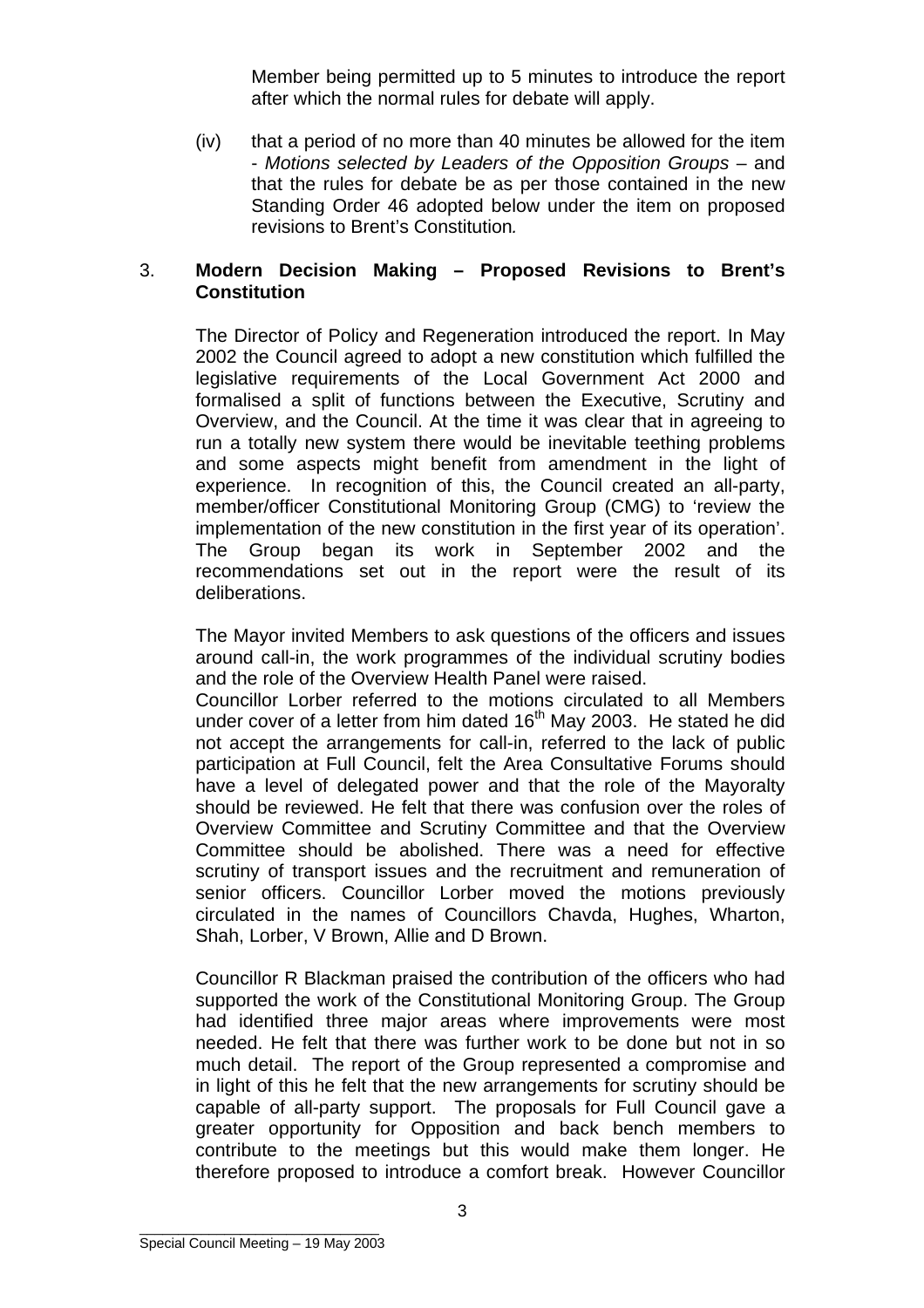Blackman felt that a 7.00pm start was too early for many Members and proposed a 7.30pm start. He felt that the Forward Plan Select Committee should have call-in powers. He also felt that an amendment to the Access to Information protocol was necessary to make clear a requirement on officers to brief opposition members. Councillor Blackman moved the motions circulated in his name.

Councillor Kagan referred to the proposals to enhance the role of Full Council for non-executive Members, the introduction of a pre-scrutiny element to the scrutiny arrangements and the intention to promote public involvement by further developing the link between the Area Consultative Forums and scrutiny. She commented that the proposals put forward by the Liberal Democrat Group gave the impression that they had not been a part of the work of the Constitutional Monitoring Group which was not the case. She looked forward to the new arrangements working well. Councillor Kagan moved an amendment to Councillor Blackman's motion regarding the scrutiny process and an amendment to Councillor Blackman's motion regarding Access to Information.

The motions previously circulated in the names of Councillors Chavda, Hughes, Wharton, Shah, Lorber, V Brown, Allie and D Brown were each put to the vote and LOST.

The motions circulated at the meeting in the name of Councillor Blackman concerning the scrutiny process and access to information, as amended by Councillor Kagan, were put to the vote and CARRIED. The motion circulated at the meeting in Councillor Blackman's name concerning the start time for Council meetings was put to the vote and LOST.

The motion circulated at the meeting in Councillor Blackman's name concerning an interval for Council meetings was put to the vote and CARRIED.

RESOLVED:-

- (i) that the Constitutional Monitoring Group continue to monitor the operation of the executive arrangements and the constitution in Brent and that this takes the form of a lighter programme of meetings commencing in November 2003;
- (ii) that the time allowed at Full Council for Question Time and Non-Executive Members Items be extended from 30 minutes to 45 minutes and three members be selected for each Non Executive Members Item;
- (iii) that up to 10 questions be allowed to be asked at each Question Time with a period of up to 2 minutes to ask the supplementary question plus 2 minutes for the Executive to respond;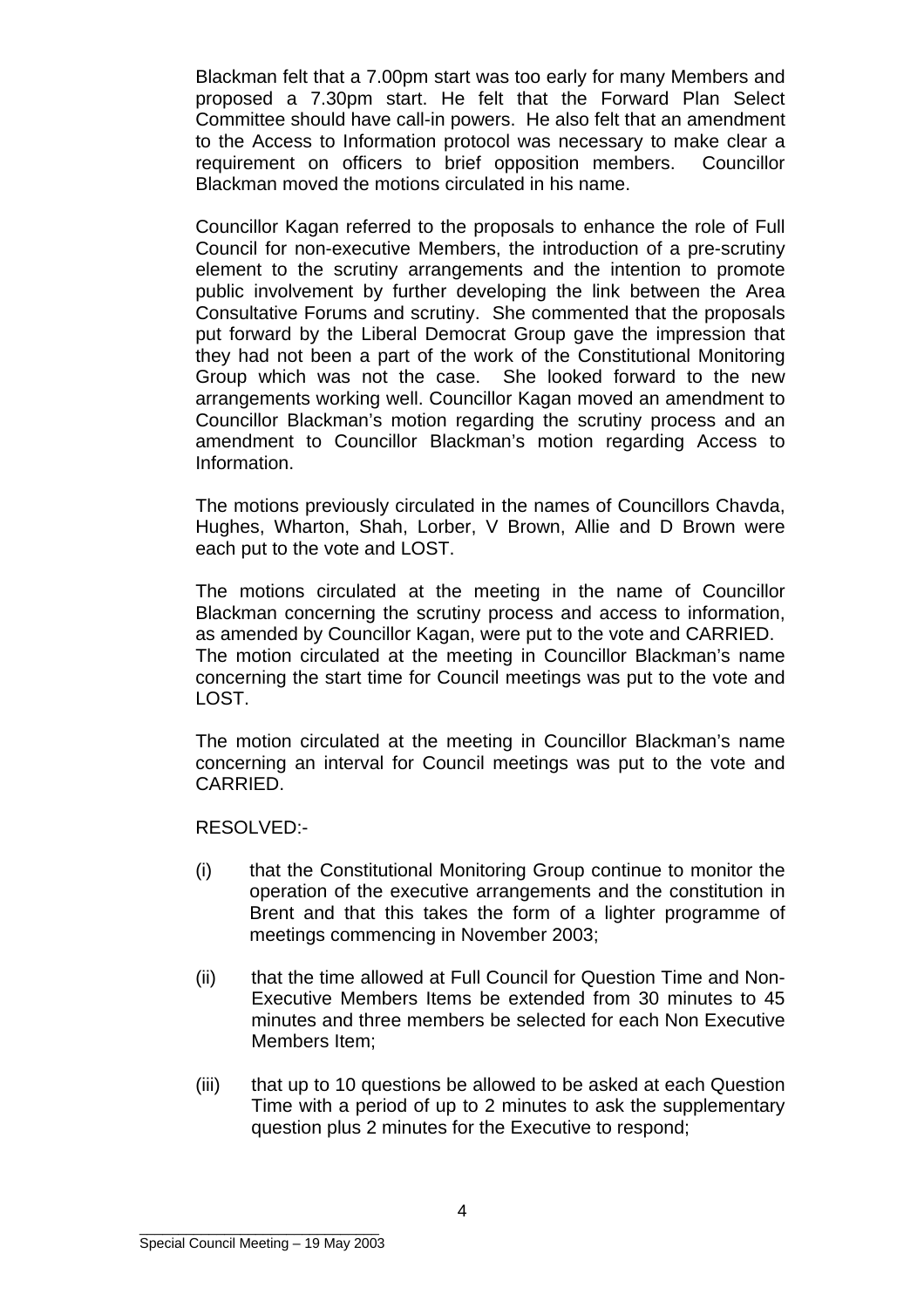(iv) that a set of questions be reserved at each Question Time as follows:

Two questions for the Conservative Group One question for the Liberal Democrat Group Three questions for the non-executive members of the Majority group;

(v) that an item 'Motions Selected by Leaders of the Opposition Groups' be introduced at Ordinary meetings of Full Council, provided there is not a first reading debate taking place and the following times be allowed:

25 minutes to be allotted for the Conservative Group 15 minutes to be allotted for the Liberal Democrat Group;

- (vi) that in the event that there is an issue in respect of which Members wish to question officers prior to the debate at Full Council then agreement to this will be sought at the Mayor's pre-meeting and put into effect by way of a procedural motion;
- (vii) that the present arrangement for representatives from all three political groups to attend the Mayor's pre-meeting be confirmed to discuss arrangements for the forthcoming Council meeting and items on which the Members wish to speak during the general debate;
- (viii) that there be a comfort break of 10 minutes during each meeting of Full Council, to be taken around 9pm, the exact timing to be specified by the Mayor to ensure that it is taken at a convenient time having regard to the business being transacted;
- (ix) that the number of ordinary meetings of the Council be reduced by three per annum with Ordinary meetings taking place in January, April, July, September, October and November;
- (x) that the main Scrutiny Committee consist of 17 Council Members, 4 voting education co-optees and 2 non-voting education co-optees and that it meet twice per year to agree the work programme and annual report;
- (xi) that a Forward Plan Select Committee be created, consisting of 7 Council Members, and meeting monthly;
- (xii) that a Performance and Finance Select Committee be created, consisting of 7 Council Members, and meeting six times per year;
- (xiii) that a Lifelong Learning Scrutiny Panel be created, consisting of 13 Council Members and 4 voting education co-optees and 2 non-voting education co-optees to meet quarterly;
- (xiv) that a Quality of Life Scrutiny Panel be created, consisting of 7 Council Members to meet quarterly;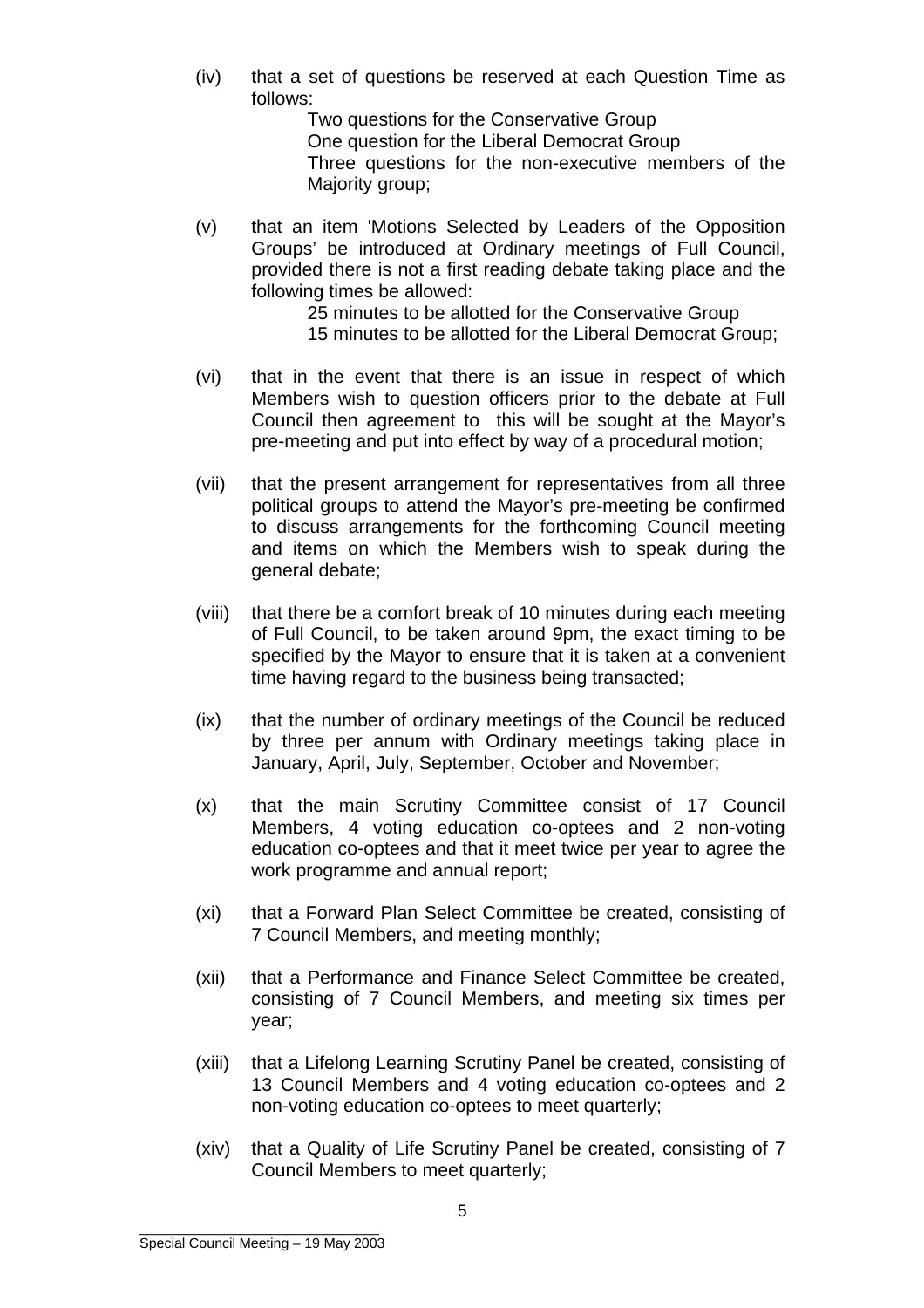- (xv) that a Social Care Scrutiny Panel be created, consisting of 7 Council Members to meet quarterly;
- (xvi) that political balance rules be applied to the Scrutiny Committee and its sub-committees;
- (xvii) that the changes to scrutiny be welcomed and in order to clarify the issue of the 'call-in' of decisions taken by the Executive the role of the Forward Plan Select Committee be as set out in the revised constitution meaning that any items 'called in' will be submitted to the Forward Plan Select Committee;
- (xviii) that the Chair and Vice Chair of the Scrutiny Committee, the scrutiny panels and the select committees be selected from different political groups;
- (xix) that an informal Management Board be created, consisting of the Chair and Vice Chair of the Scrutiny Committee plus the Chairs from each of the scrutiny panels and select committees;
- (xx) that the terms of reference for the Scrutiny Committee and its sub-committees be agreed, as set out in Part 5 of the Council's revised Constitution (see Appendix I of the report);
- (xxi) that the role of the Management Board be agreed, as set out in Article 6, Part 2 of the Council's Constitution;
- (xxii) that the Overview Committee be given responsibility for the power of overview and scrutiny of health;
- (xxiii) that a Health Overview Panel be created to undertake the overview and scrutiny of health, consisting of 7 Council Members, and meeting quarterly;
- (xxiv) that the terms of reference for the Health Overview Panel be agreed, as set out in Part 5 of the Council's revised Constitution;
- (xxv) that this Council believes that the decision making process should be as open and transparent as is possible under current legislation and believes that this requires informed decisions being made and appropriate information being provided to all political groups on the Council; accordingly the protocol on Access to Information Rules as set out in part 7 of the amended constitution be adopted subject to the amendment of paragraph 7.4 by the addition of the following at the end of the sentence "although officers are not prevented from giving briefings to other members if they feel that is appropriate";
- (xxvi) that paragraph 46 of the Access to Information Rules be amended by the addition of the following words at the end of the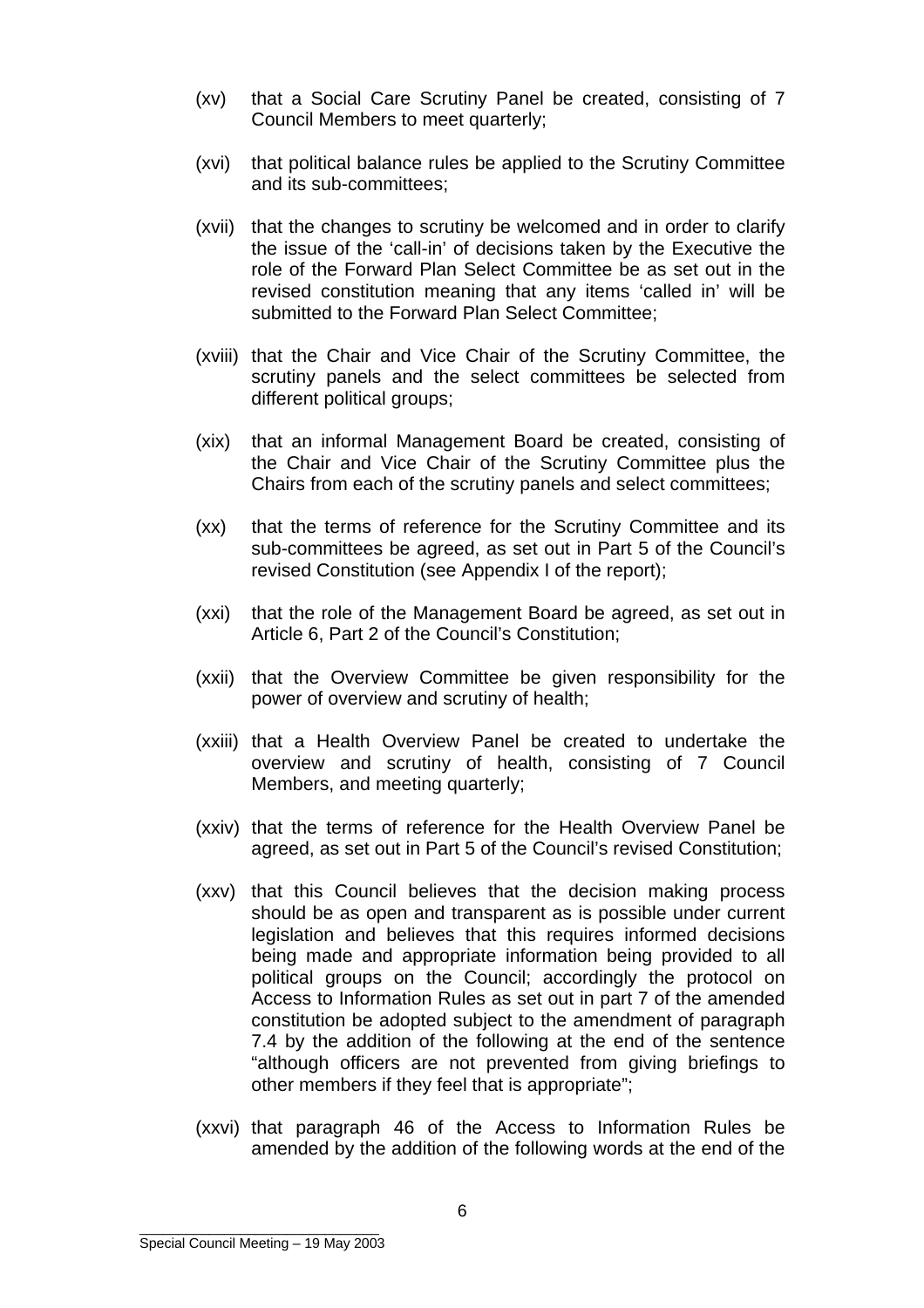sentence "and copied to the Chair and Vice Chair of the relevant scrutiny panel/select committee for information/action".

#### 4. **Review of Representation of Political Groups on Committees**

This report dealt with the rules to be applied on the allocation of seats on the committees to be established by the Council to political groups.

RESOLVED:

(i) that the size of the committees to be established by the Council and the allocation of seats to each of the political groups be as follows:

| <b>Committee</b>          | Lab | Cons | Lib Dem |
|---------------------------|-----|------|---------|
| Overview                  | 11  |      |         |
| Scrutiny                  | 11  |      |         |
| <b>General Purposes</b>   |     | 3    |         |
| <b>Planning Committee</b> |     | 3    |         |
| <b>TOTAL</b>              | 32  | 11   |         |

- (ii) to note that the political balance on sub-committees will be reviewed at the meetings of the General Purposes Committee, Scrutiny Committee and Overview Committee to be held at the rising of the Annual Council meeting;
- (iii) that John Mann and Barbara Phillips be re-appointed to serve as the independent members on the Standards Committee and that John Mann be re-appointed Chair of the Committee;
- (iv) that the Chair, Vice Chair and membership of committees be as set out in Appendix A to these minutes;
- (v) that the following voting co-optees be appointed to the Scrutiny Committee and Lifelong Learning Scrutiny Panel for the municipal year 2003/04:-

| Mr R Lorenzato       | Roman Catholic Church      |
|----------------------|----------------------------|
| Mrs G Bondzi-Simpson | Parent Governor, Primary   |
| Mr E Opiah           | Parent Governor, Secondary |
| (vacancy)            | Church of England)         |

(vi) that Dr G Levison, representing the Jewish faith, and Mr Y Al-Khoei, representing the Muslim faith, be appointed as non voting co-opted members of the Scrutiny and Overview Committees for the municipal year 2003/04.

#### 5. **The Executive**

RESOLVED:

that the following members be appointed to the Executive: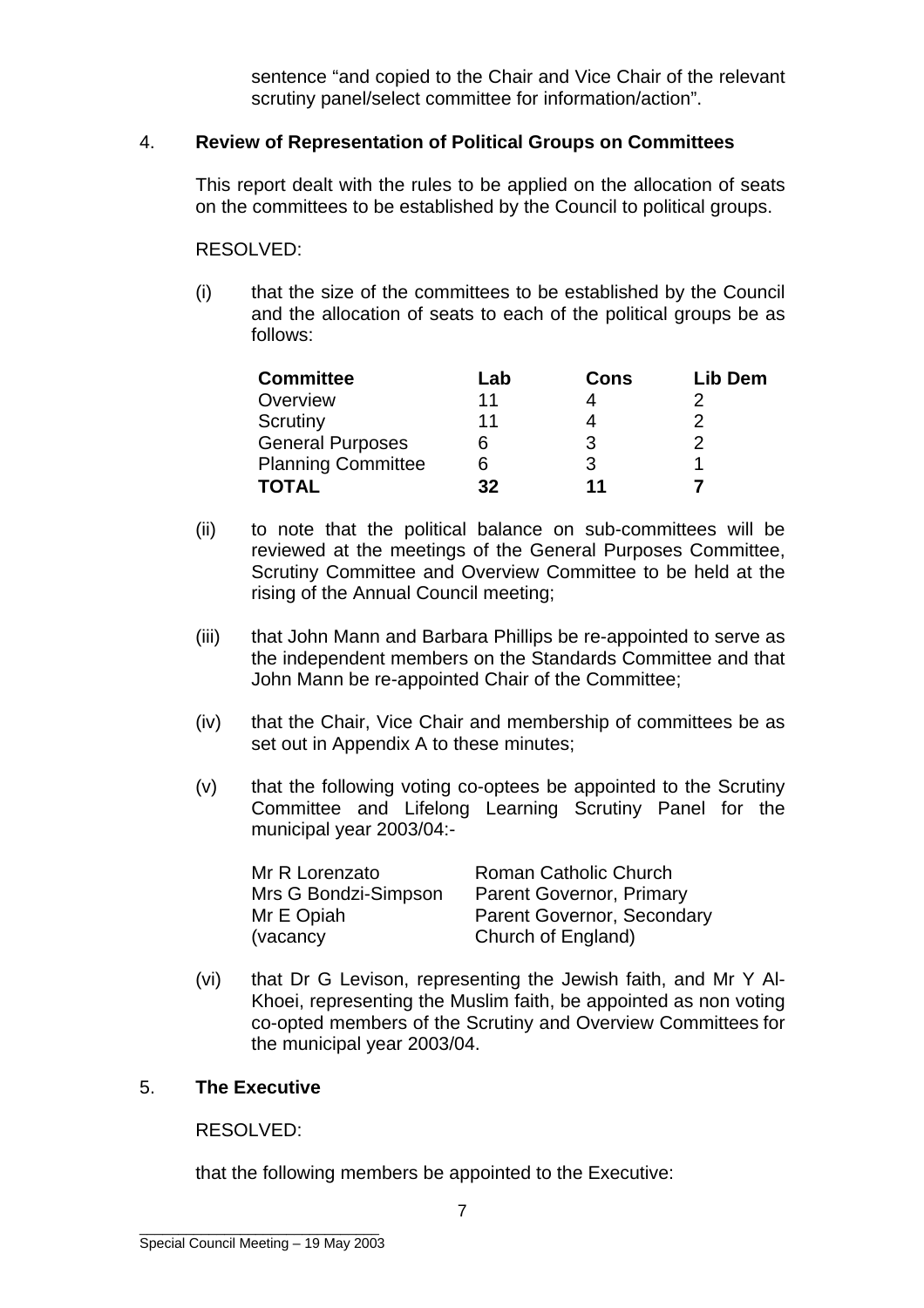| <b>Councillor</b>        | (Portfolio)                     |
|--------------------------|---------------------------------|
| John (Leader)            | Corporate Strategy and Policy   |
|                          | Co-ordination                   |
| Coughlin (Deputy Leader) | <b>Corporate Resources</b>      |
| <b>Beswick</b>           | Community Consultation and      |
|                          | <b>Public Safety</b>            |
| <b>Fox</b>               | <b>Health and Social Care</b>   |
| Kagan                    | <b>Democratic Services</b>      |
| Jones                    | <b>Environment and Planning</b> |
| D Long                   | Equalities and Service          |
|                          | Improvement                     |
| Lyon                     | Education, Arts and Libraries   |
| <b>RS Patel</b>          | Regeneration and Economic       |
|                          | Development                     |
| Thomas                   | Housing                         |

#### 6. **Appointments to Committees and Other Bodies**

The appointment of chairs, vice chairs and members (including coopted members) had been dealt with under item 4 above. Councillor Gladbaum moved and Councillor Taylor seconded the following motion and it was

RESOLVED:-

that the Council place on record their thanks and regard for the outstanding public service rendered by the co-opted members and observers who have served on Council Committees, Sub-Committees, Consultative Committees, Boards etc during the past municipal year.

#### 7. **Appointments to Outside Bodies**

RESOLVED:-

that appointments/nominations to outside bodies be as set out in Appendix B to these minutes.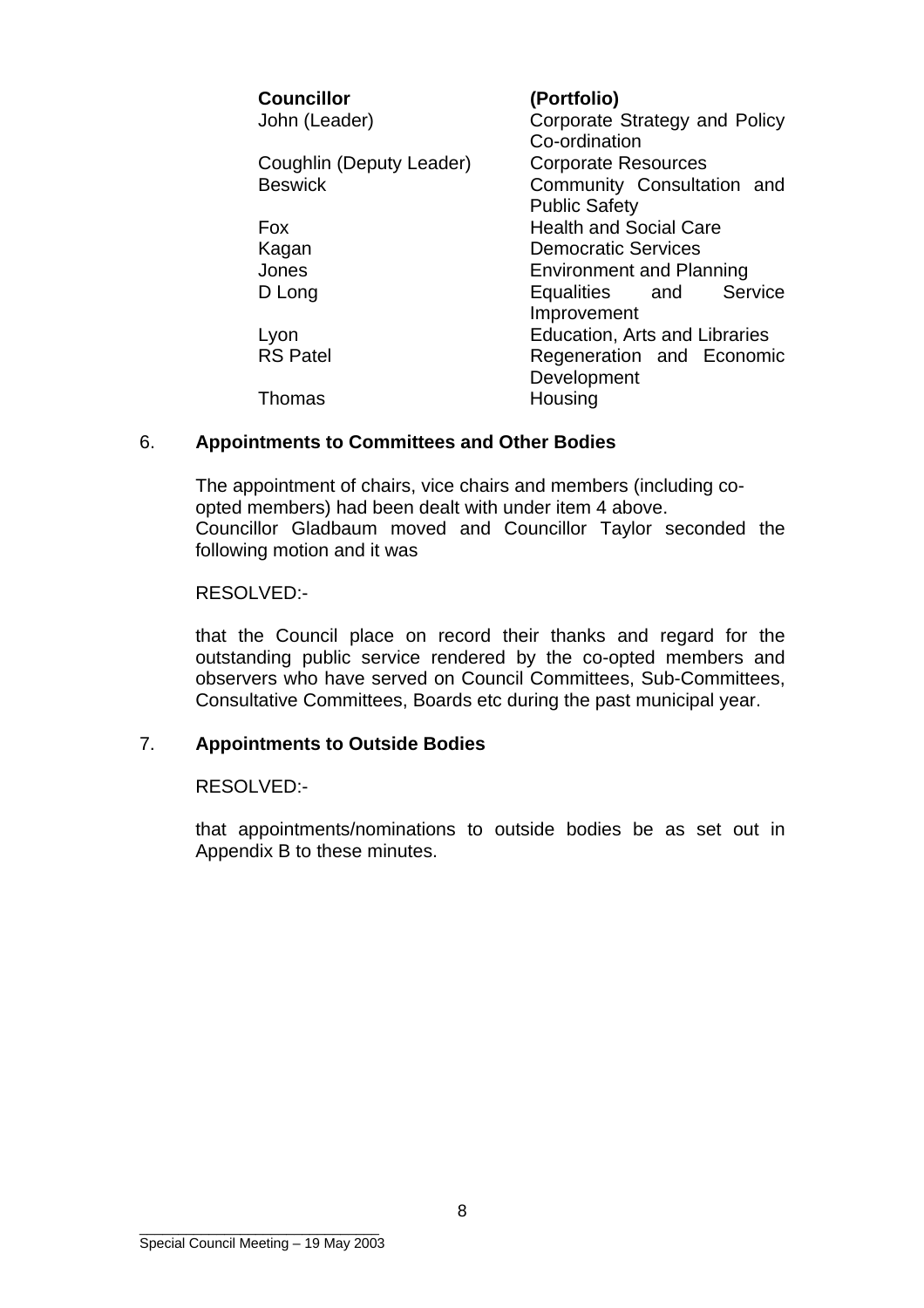#### 8. **Municipal Calendar of Meetings 2003/04**

The Council had before them a draft Calendar of Meetings for 2003/04 which reflected the structure contained in the Council's amended **Constitution** 

RESOLVED:-

- (i) that the draft Calendar for 2003/04 be agreed;
- (ii) to note that meetings of full Council are scheduled to take place on the following dates:

28th July 2003 15th September 2003 20th October 2003 17th November 2003 26th January 2004 1st March 2004 (Council Tax and budget setting) 19th April 2004 12th May 2004 (Annual Meeting) 17th May 2004 (Constitution and appointments)

#### 9. **Adult Learning Plan 2003/04**

Councillor Lyon referred to the involvement of the late Tony Holyhead in many aspects of the plan and expressed his appreciation of the work he did with the Council during the time he was Principal of the College of North West London. Councillor Wharton raised no objection to the plan but felt it was written largely for the benefit of the Learning Skills Council. He hoped that such plans could be more fully discussed under the new scrutiny arrangements. Councillor Kansagra added his personal condolences over the death of Tony Holyhead. He also paid tribute to the outgoing lead member, Councillor Gladbaum, for her time as chair and lead member for education. He praised the work of officers in drawing together the plan but felt that it should have been subject to greater member input before its submission date.

#### RESOLVED:-

that the Adult Learning Plan 2003/04 be adopted.

#### 10. **Motions Selected by Leaders of the Opposition Groups**

*(i) Motion selected by the Leader of the Conservative Group – University Tuition Fees* 

The Council debated a motion selected by the Leader of the Conservative Group, Councillor R Blackman, which asked the Council to welcome the new Conservative policy on the abolition of university fees. Councillor Blackman referred to a past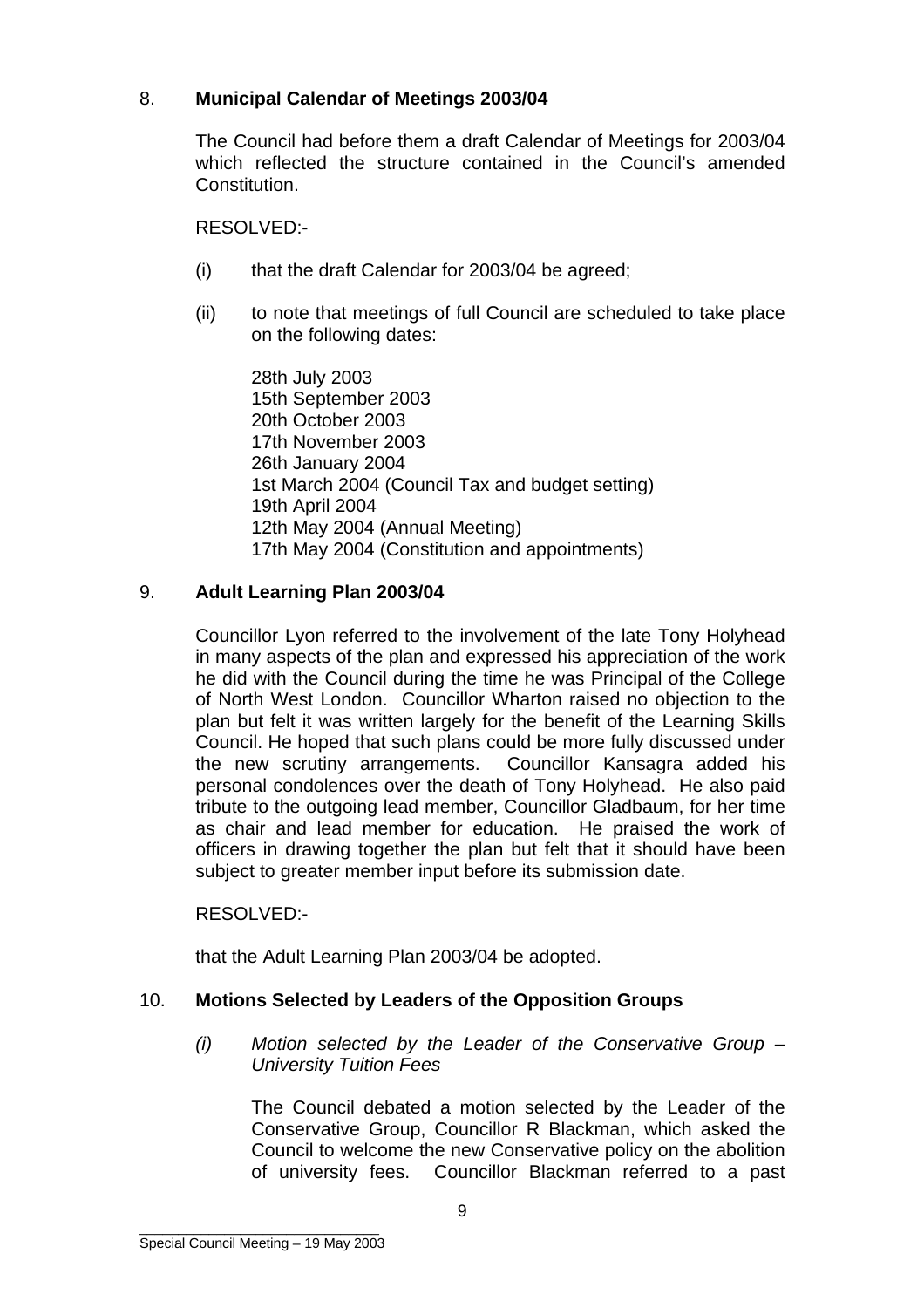Labour Party promise not to introduce such fees and submitted that the change of policy should be condemned. He stated that the abolition of fees would help ensure University education was open to all.

Councillor Lyon responded by pointing out that the item was not one over which Brent Council had any executive responsibility. He stated that the Conservative Party's pledge was inconsistent with its aim to reduce public spending because it would cost the public purse over £400m. The fees had been introduced to help meet the higher costs of more people attending University and were an equitable way of raising revenue.

During debate the point was made that this matter affected a large number students living in Brent and was a tax on learning. Local people were running up huge debts to fund their learning. However it was submitted that any abolition of tuition fees needed to be accompanied by proposals to meet the consequent funding shortfall for Universities and without this it was not possible to say that it would open University education to all. The funding generated by fees would help reach the target set by the Government of 50% of young people progressing into higher education.

The Council voted on the motion, which was declared LOST.

*(ii) Motion selected by the Leader of the Liberal Democrat Group – Improving Bus Services to Hospitals in the Borough* 

The Council debated a motion selected by the Leader of the Liberal Democrat Group, Councillor Lorber, which asked the Council to review the adequacy of existing bus services serving hospitals in the borough, specifically to urge London Transport to extend the No. 18 bus to Northwick Park Hospital and to establish a transport scrutiny panel.

Members debated the motion. It was pointed out that these issues had already been raised at the Transport Liaison meetings at which all interested Members had been able to raise their concerns. There were other routes to hospitals in addition to the No.18 that were of concern and the Council needed to work with Transport for London in pursuit of getting improvements made.

Councillor Jones added that many Members shared the concerns raised and these were subject to discussion with Transport for London. Liaison arrangements with transport providers already existed and she moved, and it was AGREED, that the issue of improved transport to main hospitals in the Borough, in particular Central Middlesex and Northwick Park be referred to the Public Transport Liaison meeting for detailed consideration.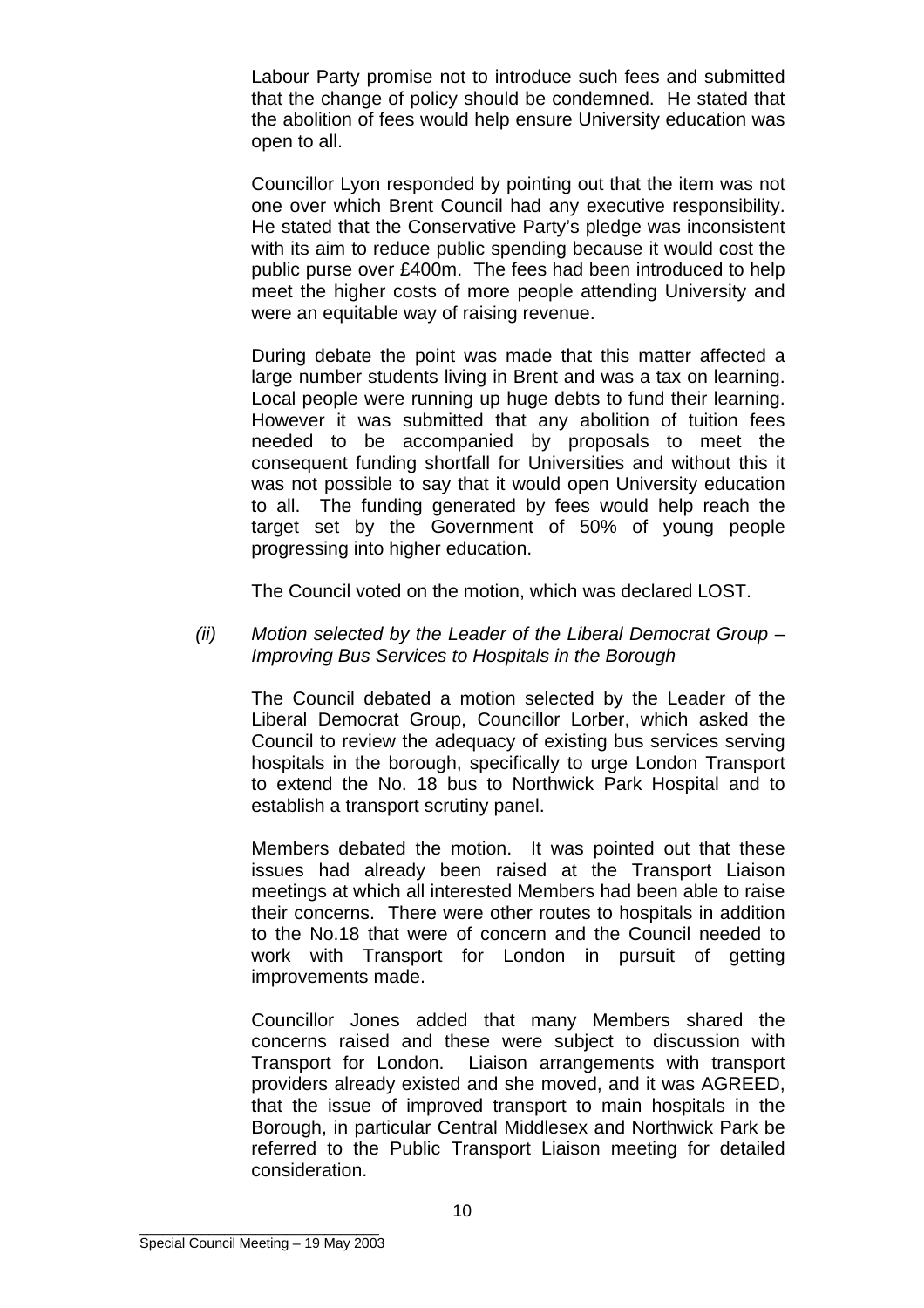The meeting ended at 9.15 pm.

P LEMMON Mayor

Mins2003'04/Council/special03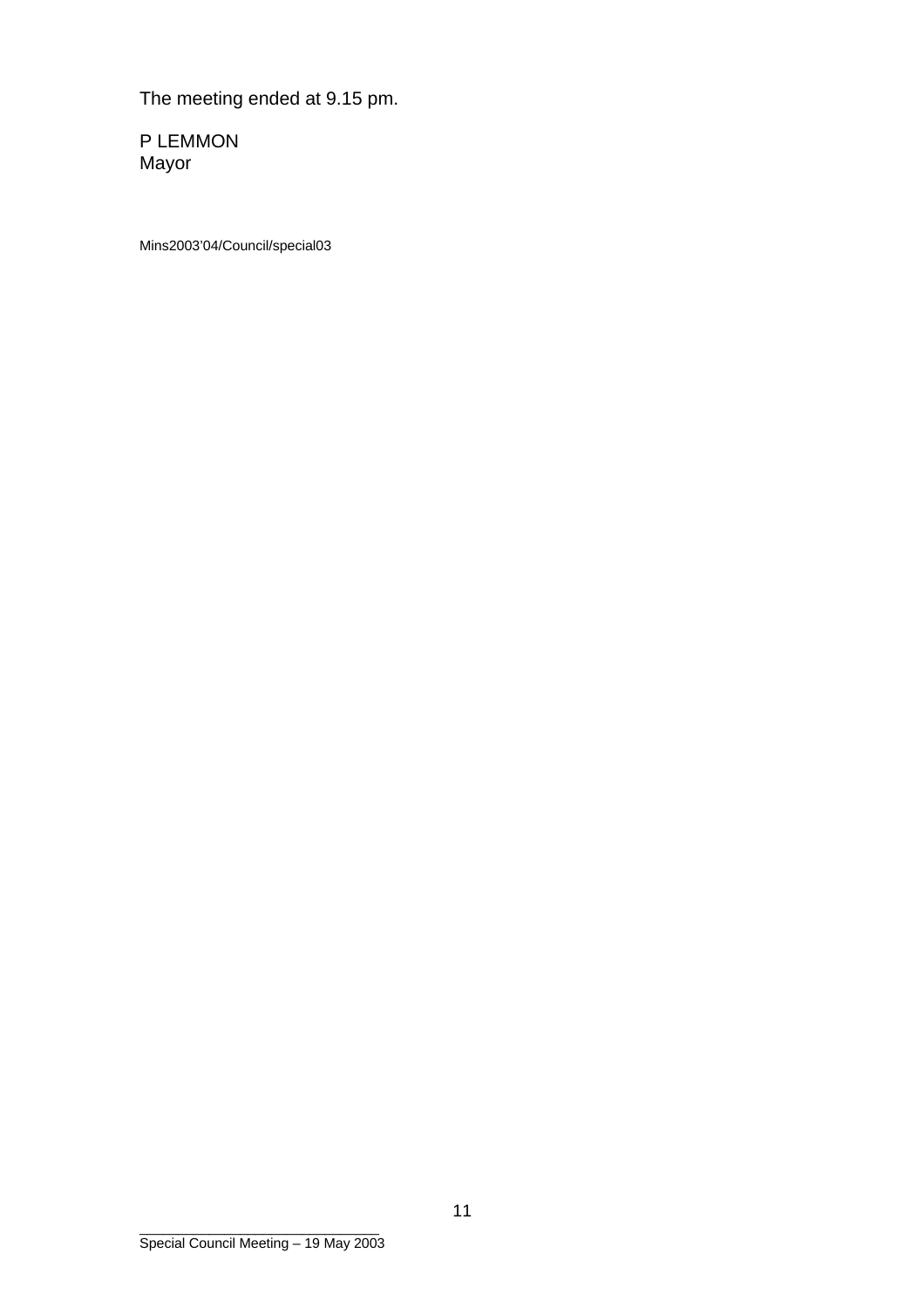# Appendix A



## **COMMITTEE STRUCTURE 20 MAY 2003 – MAY 2004**

- Members are shown in capital letters
- First and second alternates are shown opposite in that order
- Chairs are denoted (C) and Vice-Chairs (VC)
- The political balance is shown by the name of each committee/sub-committee as follows (5/2/1).

Peter Goss Democratic Services Manager

For further information please contact Donna Knight-Olds, Democratic Services on 020 8937 1362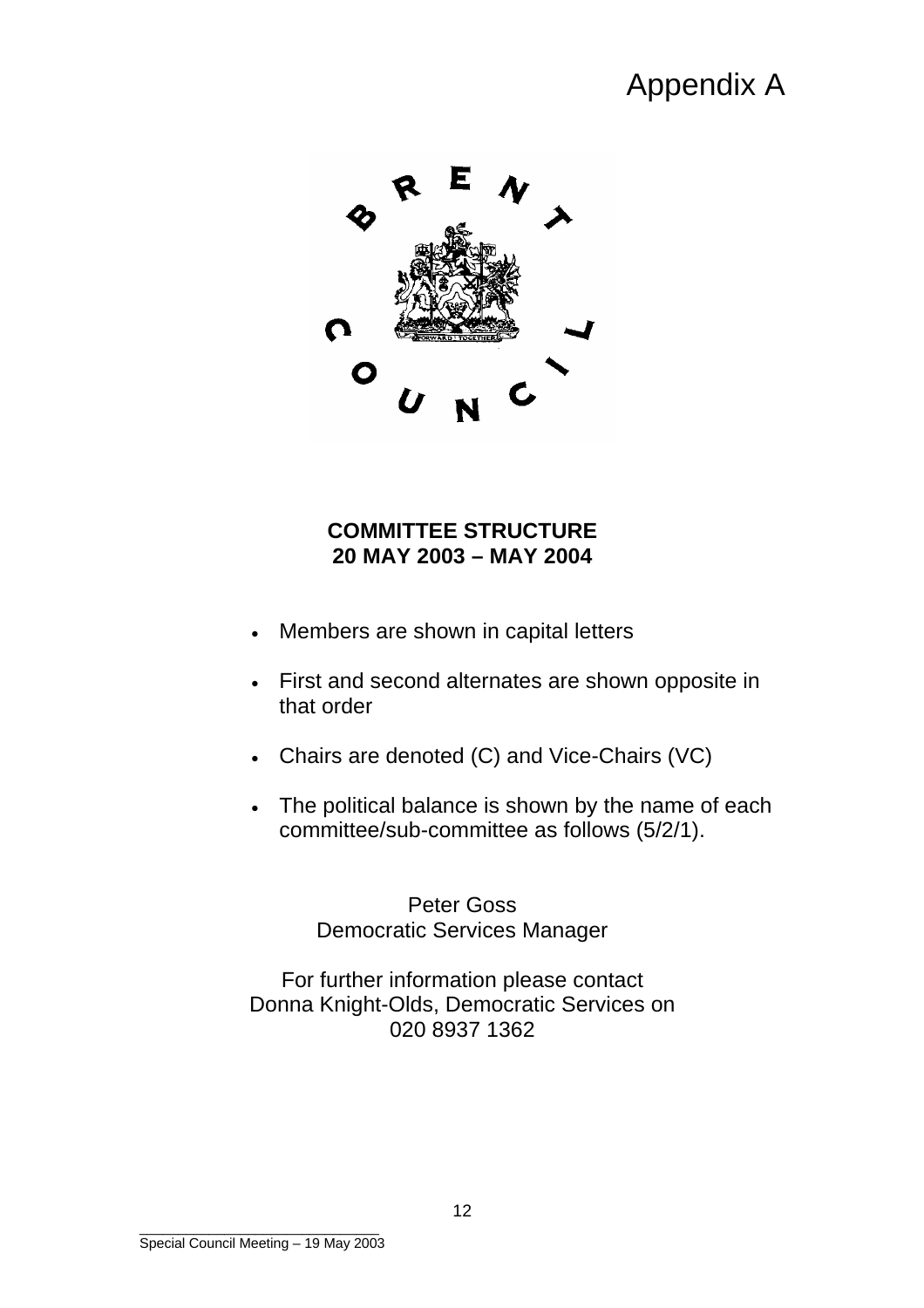# **THE EXECUTIVE & COMMITTEES OF THE EXECUTIVE**

**EXECUTIVE (10/0/0)** 

|  |  | DECWICK |  |
|--|--|---------|--|

| <b>BESWICK</b>                | <b>Community Consultation &amp; Public Safety</b> |
|-------------------------------|---------------------------------------------------|
| <b>COUGHLIN (VC)</b>          | <b>Deputy Leader - Corporate Resources</b>        |
| <b>FOX</b>                    | <b>Health &amp; Social Care</b>                   |
| <b>JOHN (C)</b><br>ordination | Leader - Corporate Strategy & Policy Co-          |
| <b>JONES</b>                  | <b>Environment &amp; Planning</b>                 |
| <b>KAGAN</b>                  | <b>Democratic Services</b>                        |
| <b>D LONG</b>                 | <b>Equalities &amp; Service Improvement</b>       |
| <b>LYON</b>                   | <b>Education, Arts &amp; Libraries</b>            |
| <b>RS PATEL</b>               | <b>Regeneration &amp; Economic Development</b>    |
| THOMAS                        | <b>Housing</b>                                    |
|                               |                                                   |

**MOLONEY (Observer)** 

### **HIGHWAYS COMMITTEE (5/0/0)**

**JONES (C) BESWICK KAGAN (VC) RS PATEL THOMAS**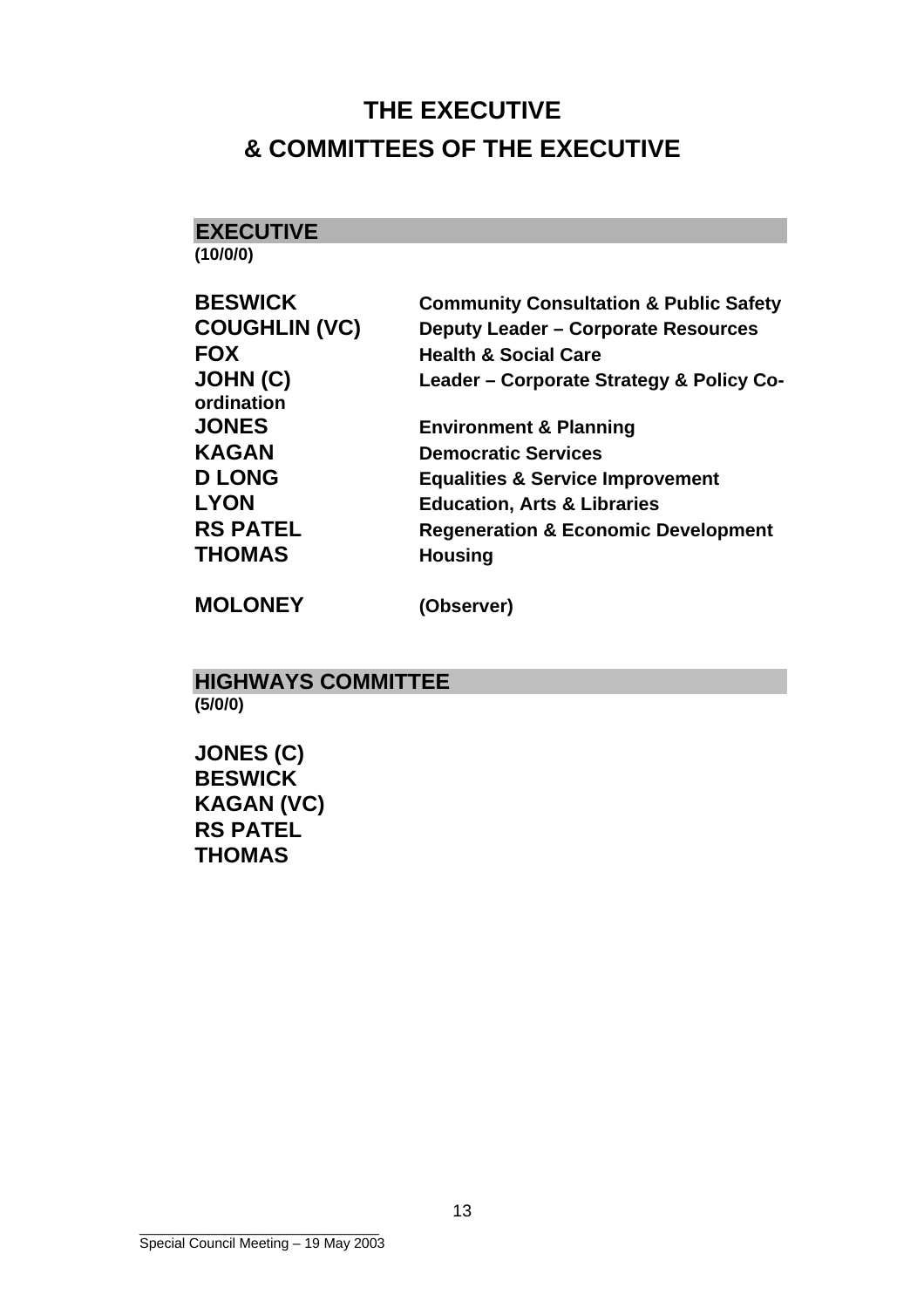## COUNCIL COMMITTEES

#### **GENERAL PURPOSES COMMITTEE (6/3/2)**

**COUGHLIN (VC)** Cribbin Arnold **JOHN (C) Beswick** Davies **KAGAN Jones** Harrod **D LONG** Moher Gladbaum **LYON Fox Fox** Thomas

**R S PATEL** Sengupta Thompson

**R BLACKMAN** Van Colle Mrs Fernandes **R COLWILL C'Sullivan Sayers** 

**HB PATEL Duffin Duffin Kansagra** 

**V BROWN D Brown Allie LORBER** Chavda Wharton

# **BRENT PENSION FUND SUB-COMMITTEE**

**(4/2/1)** 

| <b>COUGHLIN</b>    | <b>Beswick</b>  | D Long       |
|--------------------|-----------------|--------------|
| <b>CRANE (VC)</b>  | Moloney         | <b>Nerva</b> |
| <b>KAGAN</b>       | Freeson         | Jones        |
| <b>SHAHZAD (C)</b> | <b>McGovern</b> | Moher        |
| <b>FIEGEL</b>      | Kansagra        | Gillani      |

**TAYLOR** BM Patel Duffin

**VACANCY** 

*NON-VOTING CO-OPTEE: Ariana Beatty Ashok Patel*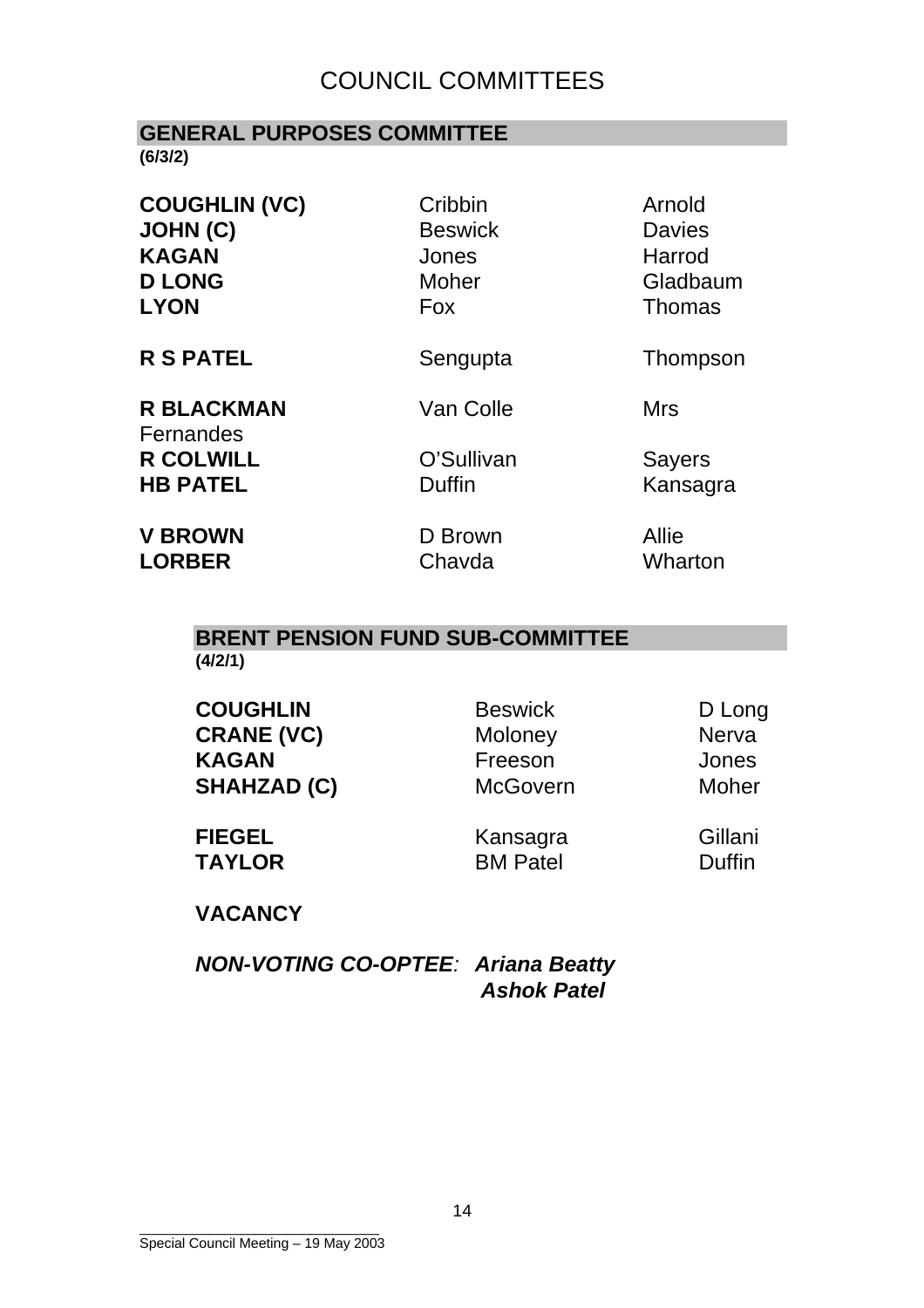## **LICENSING SUB-COMMITTEE (A) (3/1/1)**

| <b>Beswick</b><br>Crane<br><b>Davies</b> | Coughlin<br>Cribbin<br><b>Fox</b> |
|------------------------------------------|-----------------------------------|
| <b>Sayers</b>                            | Mrs Fernandes                     |
| <b>CJ Patel</b>                          |                                   |
|                                          |                                   |

### **LICENSING SUB-COMMITTEE (B) (3/1/1)**

| <b>DROMEY (VC)</b><br><b>J LONG</b><br><b>MCGOVERN (C)</b> | Freeson<br>Harrod<br>Joseph | <b>Halder</b><br>Jones<br>Kabir |
|------------------------------------------------------------|-----------------------------|---------------------------------|
| <b>HB PATEL</b>                                            | <b>BM Patel</b>             | Gillani                         |
| <b>V BROWN</b>                                             | <b>CJ Patel</b>             |                                 |

## **SCHOOLS DISCIPLINARY SUB-COMMITTEE (3/1/1)**

| <b>GLADBAUM (VC)</b><br><b>HALDER</b><br>LYON (C) | Freeson<br>Crane<br>Farrell | Thompson<br><b>Davies</b><br>Fox |
|---------------------------------------------------|-----------------------------|----------------------------------|
| <b>KANSAGRA</b>                                   | Taylor                      | <b>Sayers</b>                    |
| <b>VACANCY</b>                                    |                             |                                  |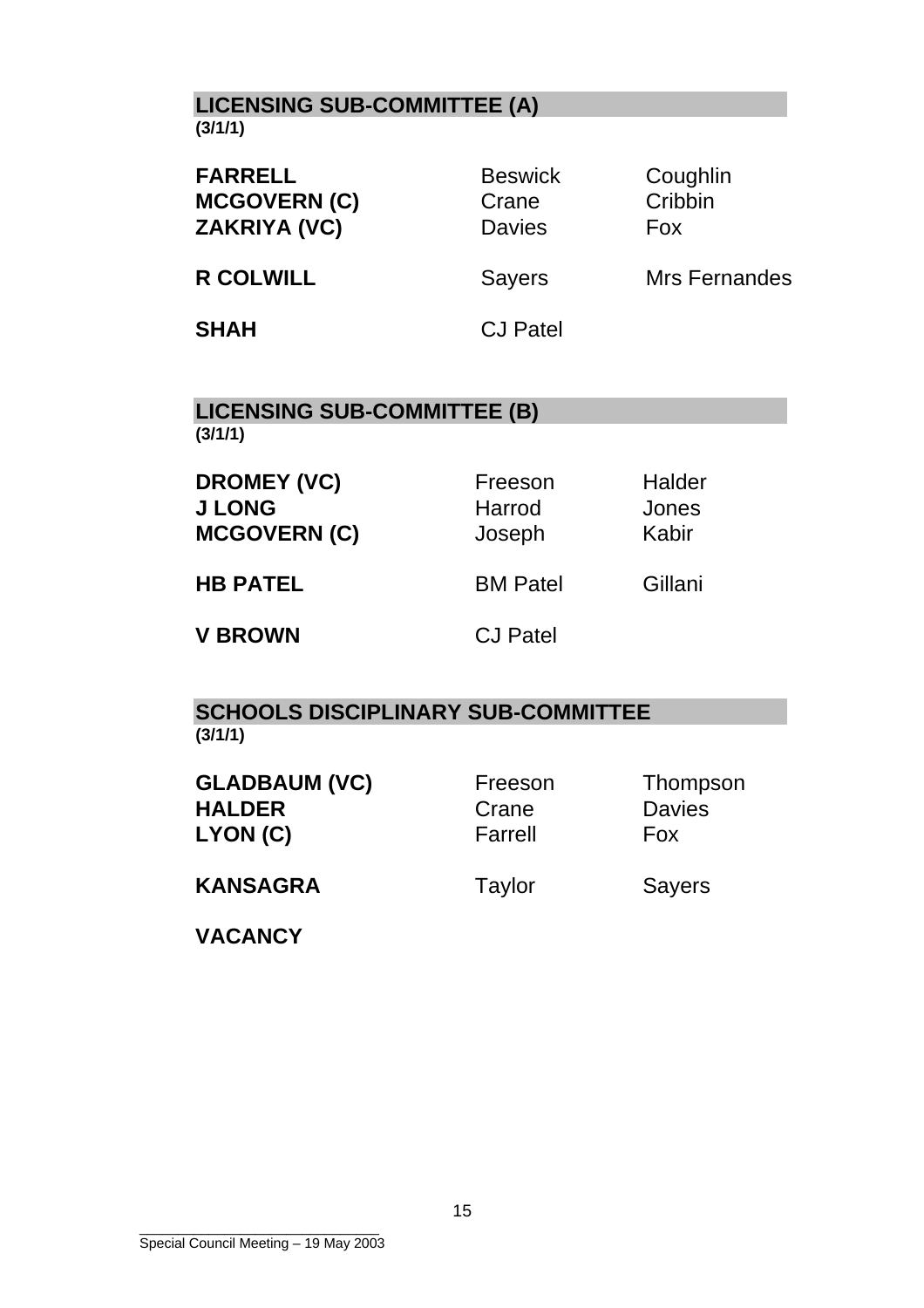## **SENIOR STAFF APPOINTMENTS SUB-COMMITTEE (3/1/1)**

| <b>COUGHLIN (VC)</b><br><b>JOHN (C)</b><br><b>D LONG</b> | Jones<br>Lyon<br><b>Beswick</b> | <b>Fox</b><br><b>Thomas</b><br><b>RS</b> Patel |
|----------------------------------------------------------|---------------------------------|------------------------------------------------|
| <b>R BLACKMAN</b>                                        | <b>HB Patel</b>                 | R Colwill                                      |
| <b>CJ PATEL</b>                                          | Chavda                          |                                                |

## **STAFF APPEALS SUB-COMMITTEE (A) (3/1/1)**

**JOSEPH (VC)** Zakriya Thompson KAGAN Singh Shahzad **D LONG (C)** Sengupta RS Patel

**DUFFIN O'Sullivan HB Patel** 

**VACANCY** 

## **STAFF APPEALS SUB-COMMITTEE (B) (3/1/1)**

**ARNOLD** Nerva **McGovern MOHER (VC)** Lyon **CONFINGUARY Lyon** Sattar-Butt **MOLONEY (C) Kabir Harrod** 

**R COLWILL Steel Mrs Fernandes Steel** 

**VACANCY** 

**EMPLOYEES' JOINT CONSULTATIVE COMMITTEE (5/2/1)** 

**COUGHLIN** Moloney Nerva **KABIR** R S Patel Halder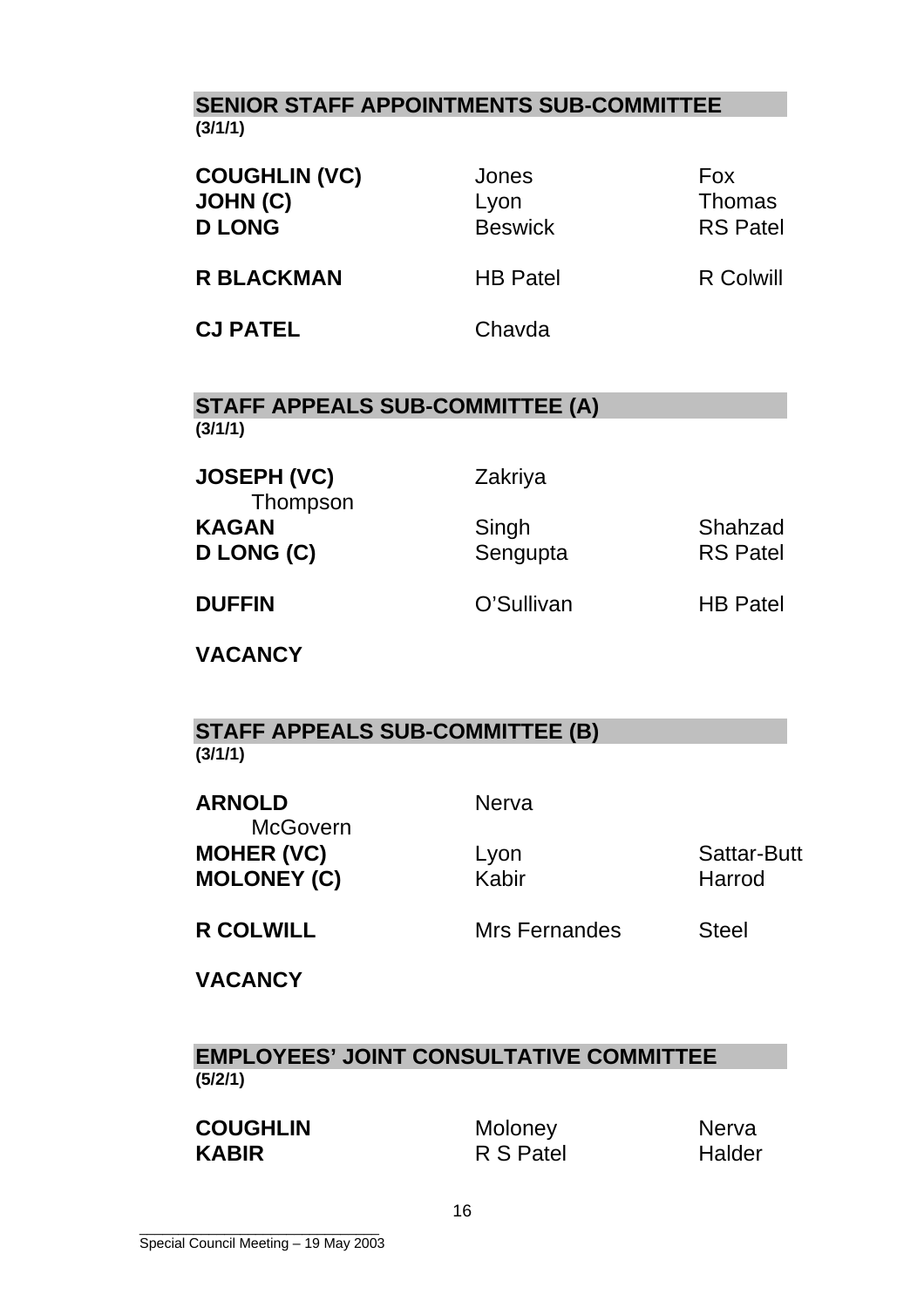| <b>KAGAN</b>  | Fox      | Sengupta |
|---------------|----------|----------|
| <b>D LONG</b> | Singh    | Thomas   |
| <b>MOHER</b>  | Thompson | Arnold   |
|               |          |          |

**HB PATEL** R Blackman Sayers **R COLWILL SERVICE SERVICE SERVICE SERVICE SERVICE SERVICE SERVICE SERVICE SERVICE SERVICE SERVICE SERVICE SERVICE SERVICE SERVICE SERVICE SERVICE SERVICE SERVICE SERVICE SERVICE SERVICE SERVICE SERVICE SERVICE SERVICE SER** 

**CHAVDA** CJ Patel

**TEACHERS' JOINT CONSULTATIVE COMMITTEE (5/2/1)** 

**JONES** Harrod John

KAGAN Thompson Halder **D LONG** Gladbaum J Long **LYON Beswick Nerva RS PATEL** Dromey McGovern

**KANSAGRA Duffin HB Patel TAYLOR O'Sullivan R Colwill** 

WHARTON **Hughes** 

**OVERVIEW COMMITTEE** 

**(11/4/2) plus co-optees** 

**ARNOLD** Moher **CRIBBIN** Dromey FARRELL McGovern **FREESON** Crane **HALDER** Davies **KABIR** J Long **MOLONEY** Joseph **NERVA (C)** Zakriya SATTAR-BUTT Singh **SENGUPTA** Gladbaum **THOMPSON (VC)** Harrod

**R BLACKMAN HB Patel Sayers BM PATEL HM Patel Rands STEEL** C'Sullivan R Colwill

\_\_\_\_\_\_\_\_\_\_\_\_\_\_\_\_\_\_\_\_\_\_\_\_\_\_\_\_\_\_\_ Special Council Meeting – 19 May 2003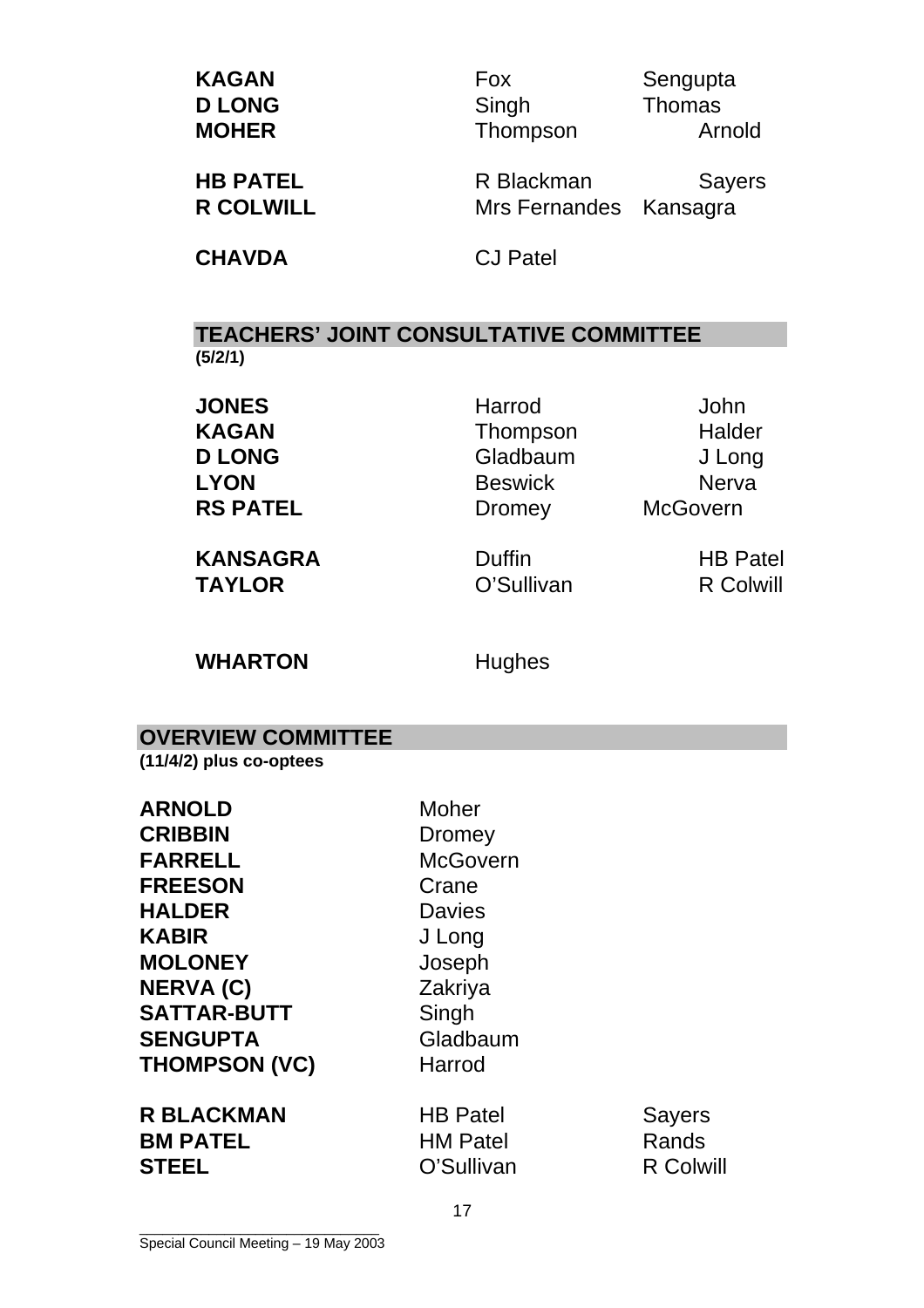**VAN COLLE** Mrs Fernandes Mrs N Blackman

| <b>HUGHES</b>  | Lorber          | <b>Allie</b> |
|----------------|-----------------|--------------|
| <b>WHARTON</b> | <b>CJ Patel</b> | Chay         |

atel Chavda

*VOTING CO-OPTEES: Vacancy*   **Mrs Bondzi-Simpson Mr Lorenzato Mr Opiah**  *NON-VOTING CO-OPTEES: Dr Levison*  **Mr Al-Khoei** 

| <b>HEALTH OVERVIEW PANEL</b><br>(4/2/1)                                                                       |                                                                       |                                                                                    |
|---------------------------------------------------------------------------------------------------------------|-----------------------------------------------------------------------|------------------------------------------------------------------------------------|
| <b>FARRELL (C)</b><br><b>HALDER</b><br><b>KABIR</b><br><b>NERVA</b>                                           | Arnold<br><b>Davies</b><br>J Long<br>Zakriya                          |                                                                                    |
| <b>FIEGEL</b><br><b>HM PATEL</b>                                                                              | <b>Sayers</b><br>Rands                                                | <b>Duffin</b><br><b>R Colwill</b>                                                  |
| <b>CJ PATEL</b>                                                                                               | <b>Allie</b>                                                          | Wharton                                                                            |
| <b>PLANNING COMMITTEE</b><br>(6/3/1)                                                                          |                                                                       |                                                                                    |
| <b>CRIBBIN (C)</b><br><b>FREESON</b><br><b>HARROD (VC)</b><br><b>KABIR</b><br><b>MCGOVERN</b><br><b>SINGH</b> | John<br>Shahzad<br><b>RS Patel</b><br>Sengupta<br><b>Fox</b><br>Jones | Halder<br><b>Sattar-Butt</b><br>Thompson<br><b>Thomas</b><br><b>Moher</b><br>Crane |
| <b>KANSAGRA</b><br><b>SAYERS</b><br><b>STEEL</b>                                                              | <b>BM Patel</b><br>Mrs Fernandes<br><b>HB Patel</b>                   | Van Colle<br>O'Sullivan<br><b>R Colwill</b>                                        |
| <b>CHAVDA</b>                                                                                                 | Lorber                                                                | D Brown                                                                            |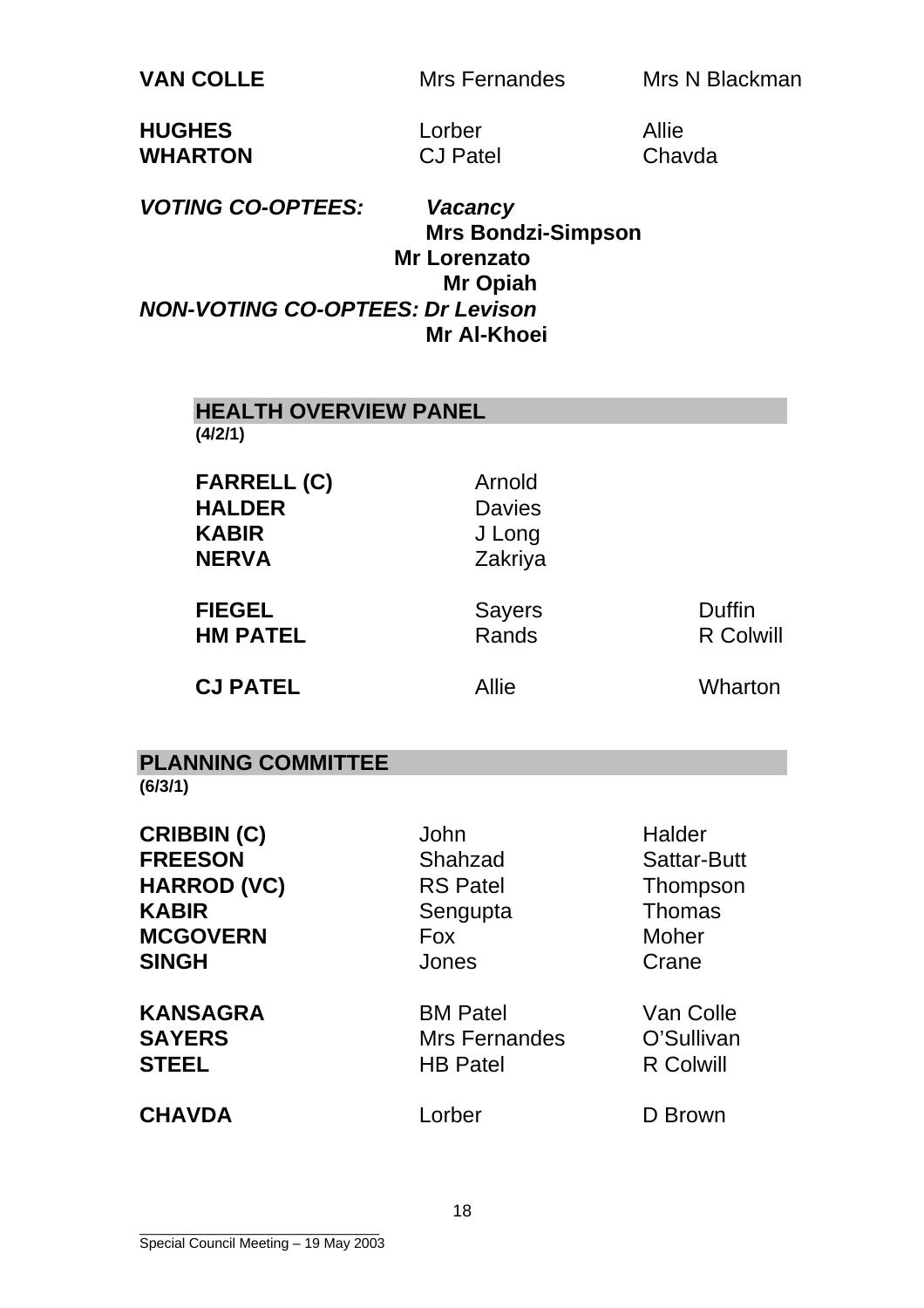#### **SCRUTINY COMMITTEE**

**(11/4/2) plus co-optees** 

| <b>BELLIA</b><br><b>CRANE</b><br><b>DAVIES (VC)</b><br><b>DROMEY</b><br><b>GLADBAUM</b><br><b>HARROD</b><br><b>J LONG</b> | Joseph<br>Singh<br>Farrell<br>Freeson<br>Arnold<br>Kabir<br><b>Nerva</b> |                      |
|---------------------------------------------------------------------------------------------------------------------------|--------------------------------------------------------------------------|----------------------|
| <b>MCGOVERN</b><br><b>MOHER</b><br><b>SHAHZAD</b><br><b>ZAKRIYA</b>                                                       | Thompson<br>Sengupta<br>Sattar-Butt<br><b>Halder</b>                     |                      |
| <b>DUFFIN</b><br><b>FIEGEL</b>                                                                                            | R Blackman<br><b>R</b> Colwill                                           | Gillani<br>Van Colle |

**HB PATEL** Mrs Fernandes O'Sullivan TAYLOR (C) **N Colwill** Sayers

**D BROWN CJ Patel Chavda LORBER** V Brown Shah

*VOTING CO-OPTEES: Vacancy* 

 **Mrs Bondzi-Simpson Mr Lorenzato Mr Opiah**  *NON-VOTING CO-OPTEES: Dr Levison*  **Mr Al-Khoei** 

## **FORWARD PLAN SELECT COMMITTEE**

**(4/2/1)** 

**DAVIES** Farrell **DROMEY (VC)** Freeson **HARROD** Kabir **MOHER** Sengupta

R BLACKMAN (C) **HB Patel R Colwill TAYLOR** Duffin Mrs Fernandes

**HUGHES** Lorber D Brown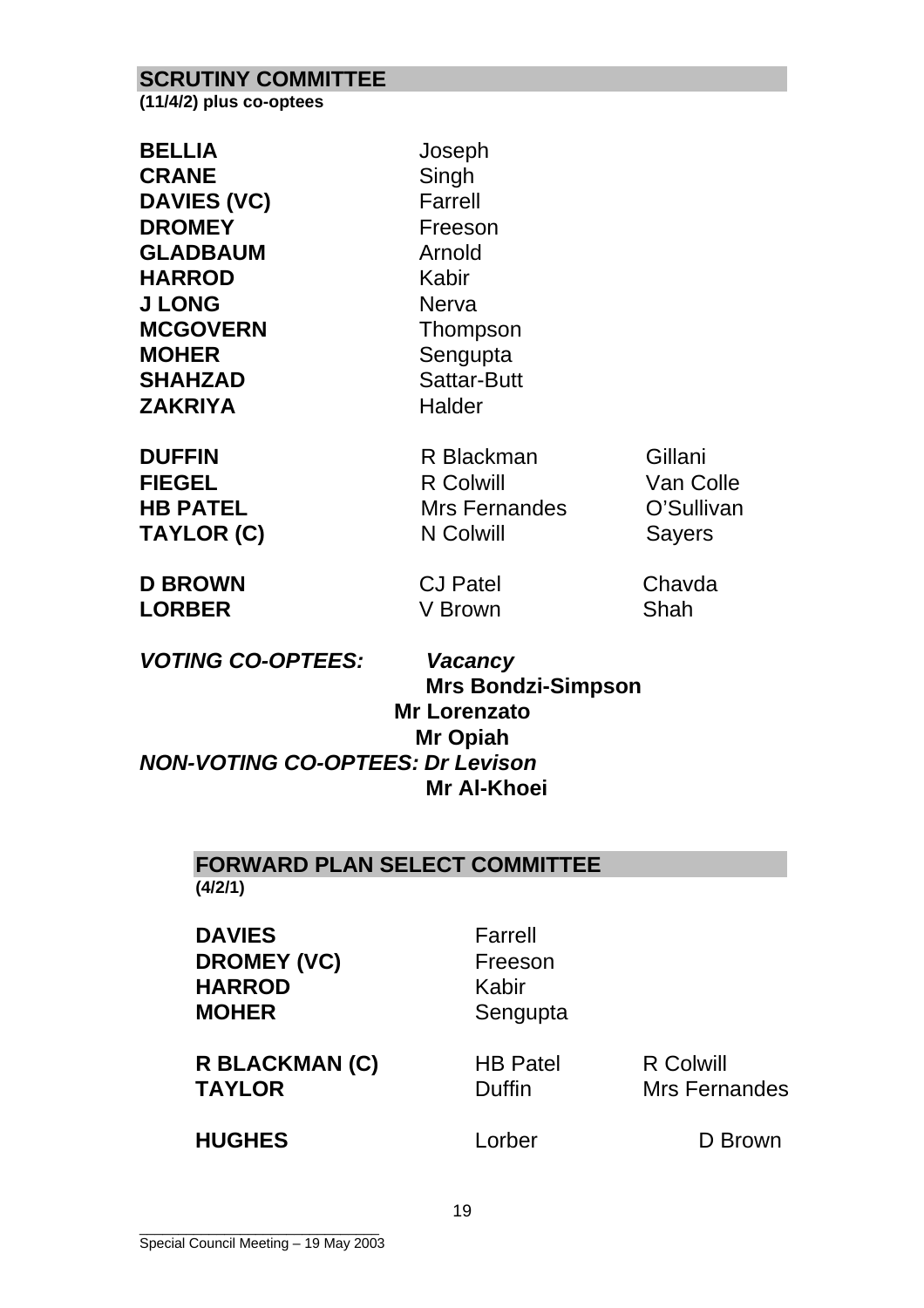## **PERFORMANCE & FINANCE SELECT COMMITTEE (4/2/1)**

| <b>BELLIA</b><br><b>DAVIES (C)</b><br><b>GLADBAUM</b><br><b>MOHER</b> | Joseph<br>Farrell<br><b>McGovern</b><br>Sengupta |                     |
|-----------------------------------------------------------------------|--------------------------------------------------|---------------------|
| <b>GILLANI</b><br><b>HB PATEL (VC)</b>                                | Fiegel<br><b>Duffin</b>                          | Rands<br>R Blackman |
| <b>LORBER</b>                                                         | Chavda                                           | Shah                |

## **LIFELONG LEARNING SCRUTINY PANEL**

**(9/3/1) plus co-optees** 

| <b>VOTING CO-OPTEES:</b>                                                                                                                | <b>Vacancy</b>                                                                                |                                                          |
|-----------------------------------------------------------------------------------------------------------------------------------------|-----------------------------------------------------------------------------------------------|----------------------------------------------------------|
| <b>WHARTON</b>                                                                                                                          | Hughes                                                                                        | Lorber                                                   |
| <b>N COLWILL</b><br><b>KANSAGRA (C)</b><br><b>RANDS</b>                                                                                 | <b>BM Patel</b><br>Fiegel<br><b>R Colwill</b>                                                 | <b>Sayers</b><br><b>Mrs Fernandes</b><br><b>HM Patel</b> |
| <b>DAVIES</b><br><b>DROMEY</b><br><b>GLADBAUM (VC)</b><br><b>HARROD</b><br><b>MCGOVERN</b><br><b>MOHER</b><br><b>SHAHZAD</b><br>ZAKRIYA | Farrell<br>Freeson<br>Arnold<br>Kabir<br>Thompson<br>Sengupta<br><b>Sattar-Butt</b><br>Halder |                                                          |
| <b>CRANE</b>                                                                                                                            | Singh                                                                                         |                                                          |

 **Mrs Bondzi-Simpson Mr Lorenzato Mr Opiah** *NON-VOTING CO-OPTEES: Dr Levison*  **Mr Al-Khoei** 

## **QUALITY OF LIFE SCRUTINY PANEL**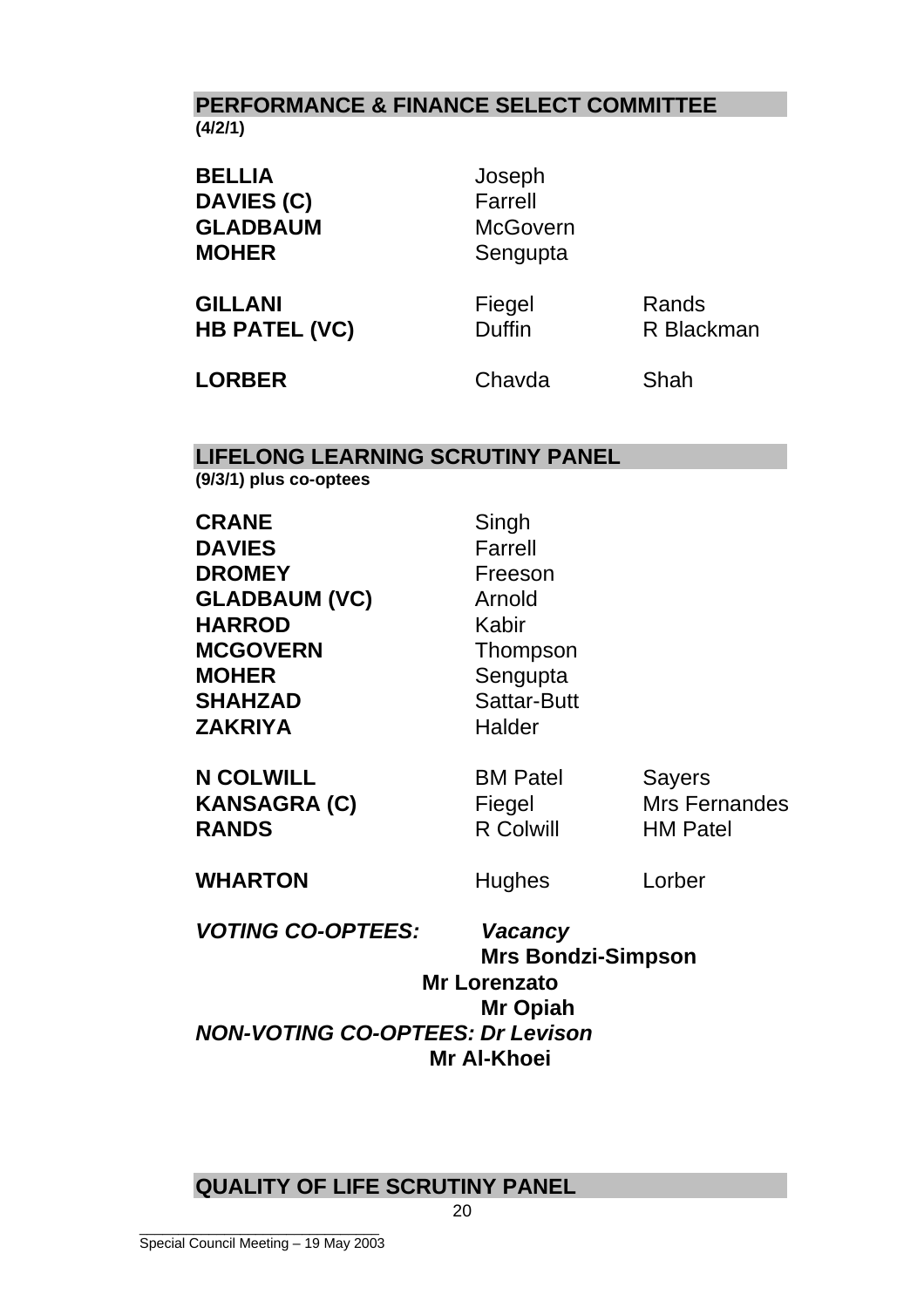**(4/2/1)** 

| <b>BELLIA</b><br><b>DAVIES</b><br><b>HARROD (C)</b><br><b>J LONG</b> | Joseph<br>Farrell<br>Kabir<br><b>Nerva</b> |                 |
|----------------------------------------------------------------------|--------------------------------------------|-----------------|
| <b>MRS N BLACKMAN</b><br><b>VAN COLLE (VC)</b>                       | <b>Sayers</b><br>O'Sullivan                | Duffin<br>Rands |
| <b>D BROWN</b>                                                       | Wharton                                    | <b>Hughes</b>   |
| <b>SOCIAL CARE SCRUTINY PANEL</b>                                    |                                            |                 |
| (4/2/1)                                                              |                                            |                 |
| <b>CRANE (C)</b>                                                     | Singh                                      |                 |
| <b>GLADBAUM</b>                                                      | Arnold                                     |                 |
| <b>MCGOVERN</b><br><b>ZAKRIYA</b>                                    | Thompson<br>Halder                         |                 |
|                                                                      |                                            |                 |
| <b>MRS FERNANDES (VC)</b><br>Patel                                   | <b>R Colwill</b>                           | HM              |
| <b>SAYERS</b>                                                        | Gillani                                    | Duffin          |
| <b>CJ PATEL</b>                                                      | D Brown                                    | V Brown         |

## **STANDARDS COMMITTEE**

**(1/1/1) plus independent members** 

**NERVA** 

## **R COLWILL**

## **HUGHES**

## *INDEPENDENT MEMBERS: John Mann (C) Barbara Phillips (VC)*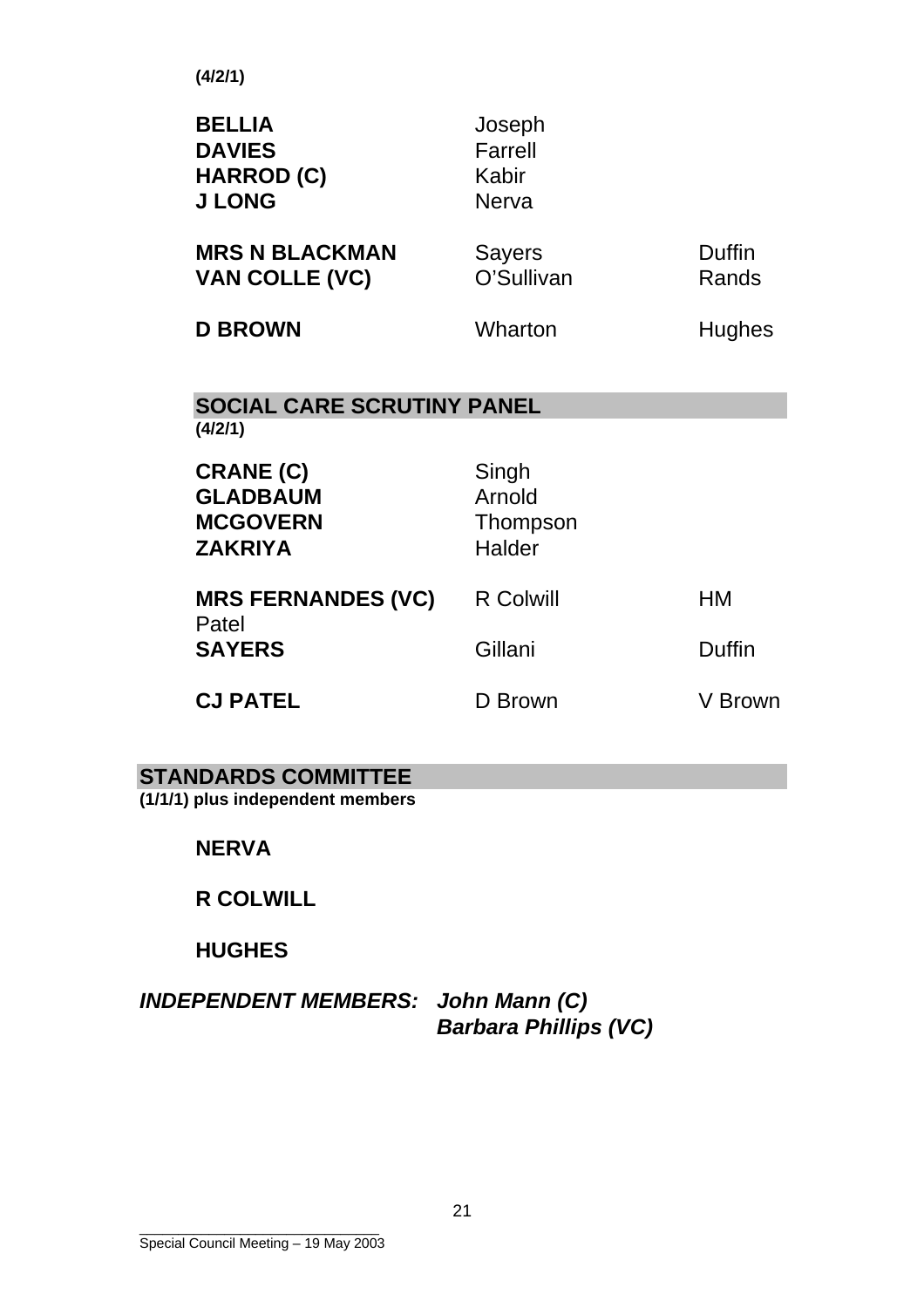## OTHER BODIES & PANELS

#### **ADOPTION & PERMANENCY PANEL (2/0/0)**

**LEMMON SINGH**

**FOSTERING PANEL (1/0/0)** 

**GLADBAUM** 

**SCHOOL ADMISSIONS FORUM (3/1/1)** 

**LYON SINGH THOMPSON** 

**KANSAGRA** 

**WHARTON** 

**SCHOOL ORGANISATION COMMITTEE (4/2/1)** 

**HALDER JONES D LONG LYON** 

**KANSAGRA TAYLOR** 

## **WHARTON**

### **TRADING STANDARDS JOINT ADVISORY BOARD (2/1/0)**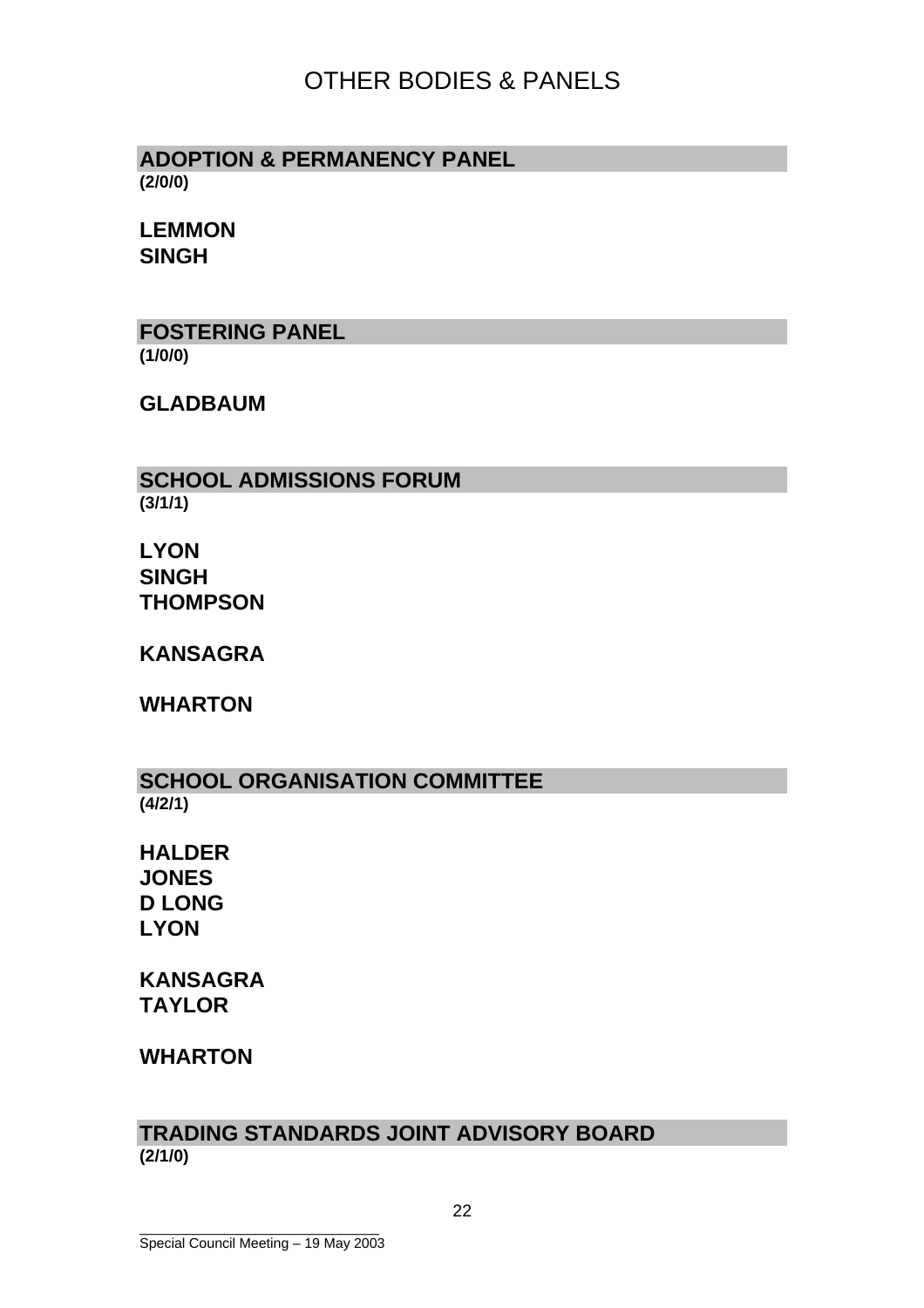| <b>JONES</b><br><b>J LONG</b>                                          | <b>Beswick</b><br>Dromey                          | <b>Davies</b><br>Farrell                             |
|------------------------------------------------------------------------|---------------------------------------------------|------------------------------------------------------|
| <b>O'SULLIVAN</b>                                                      | <b>HB Patel</b>                                   | <b>R</b> Colwill                                     |
| <b>WELSH HARP JOINT CONSULTATIVE COMMITTEE</b>                         |                                                   |                                                      |
| (2/1/0)                                                                |                                                   |                                                      |
| <b>HARROD</b><br><b>MCGOVERN</b>                                       | Farrell<br><b>Fox</b>                             | Moher<br>Sengupta                                    |
| <b>O'SULLIVAN</b>                                                      | Kansagra                                          | Van Colle                                            |
| <b>WEMBLEY PARK SRB BOARD</b>                                          |                                                   |                                                      |
| (4/2/1)                                                                |                                                   |                                                      |
| <b>ARNOLD (C)</b><br><b>HALDER</b><br><b>HARROD</b><br><b>RS PATEL</b> | Joseph<br><b>Bellia</b><br><b>Dromey</b><br>Kabir | Farrell<br>Crane<br><b>Davies</b><br><b>McGovern</b> |
| <b>MRS N BLACKMAN</b><br><b>O'SULLIVAN</b>                             | <b>BM Patel</b><br><b>HB Patel</b>                | N Colwill<br>R Blackman                              |
| <b>HUGHES</b>                                                          | <b>CJ Patel</b>                                   | V Brown                                              |